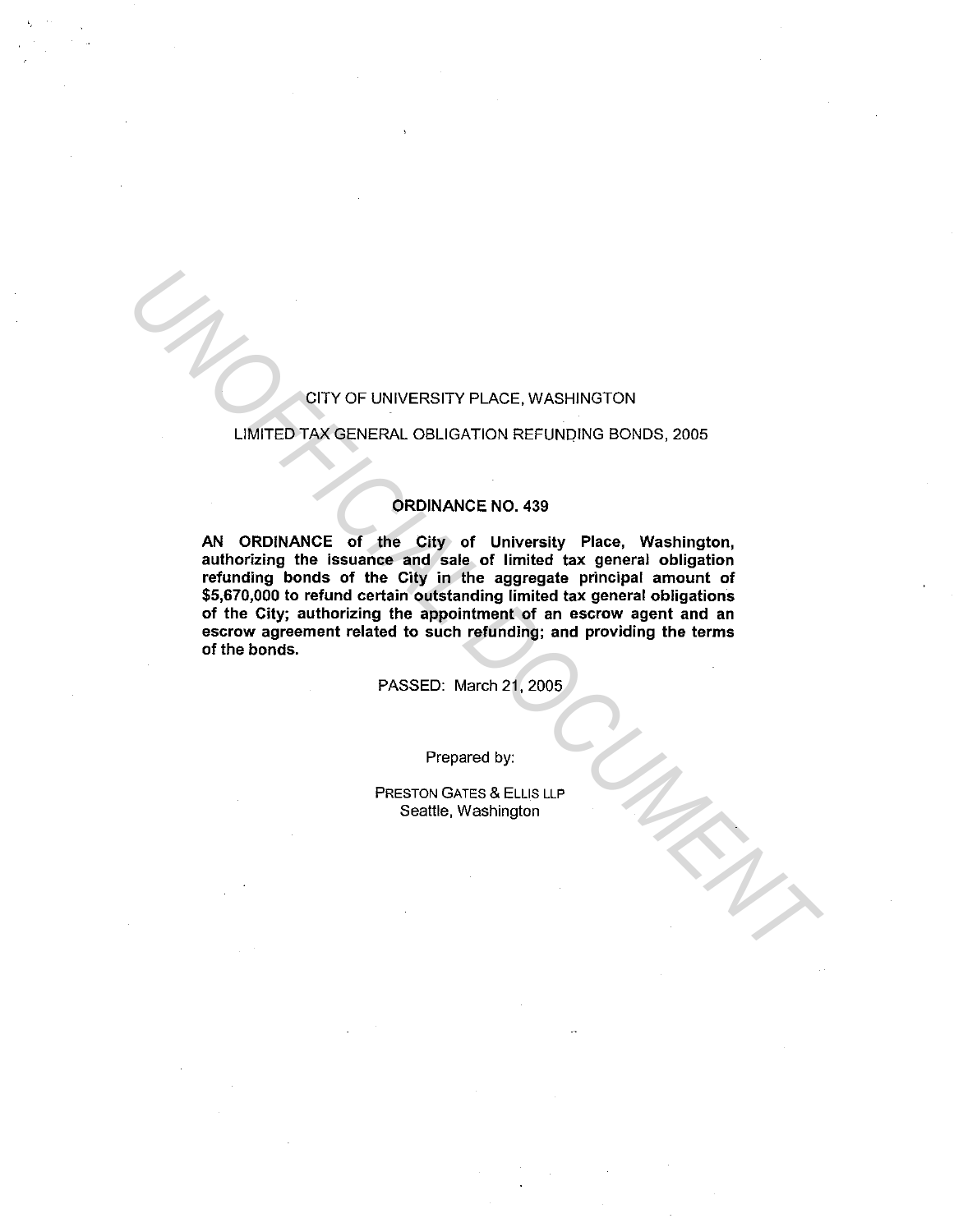# **TABLE OF CONTENTS**

# **Page#**

| SECTION 1.        |  |
|-------------------|--|
| SECTION 2.        |  |
| SECTION 3.        |  |
| SECTION 4.        |  |
| <b>SECTION 5.</b> |  |
| SECTION 6.        |  |
| SECTION 7.        |  |
| <b>SECTION 8.</b> |  |
| SECTION 9.        |  |
| SECTION 10.       |  |
| SECTION 11.       |  |
| SECTION 12.       |  |
| SECTION 13.       |  |
| SECTION 14.       |  |
| SECTION 15.       |  |
| SECTION 16.       |  |
| SECTION 17.       |  |
| SECTION 18.       |  |
|                   |  |
|                   |  |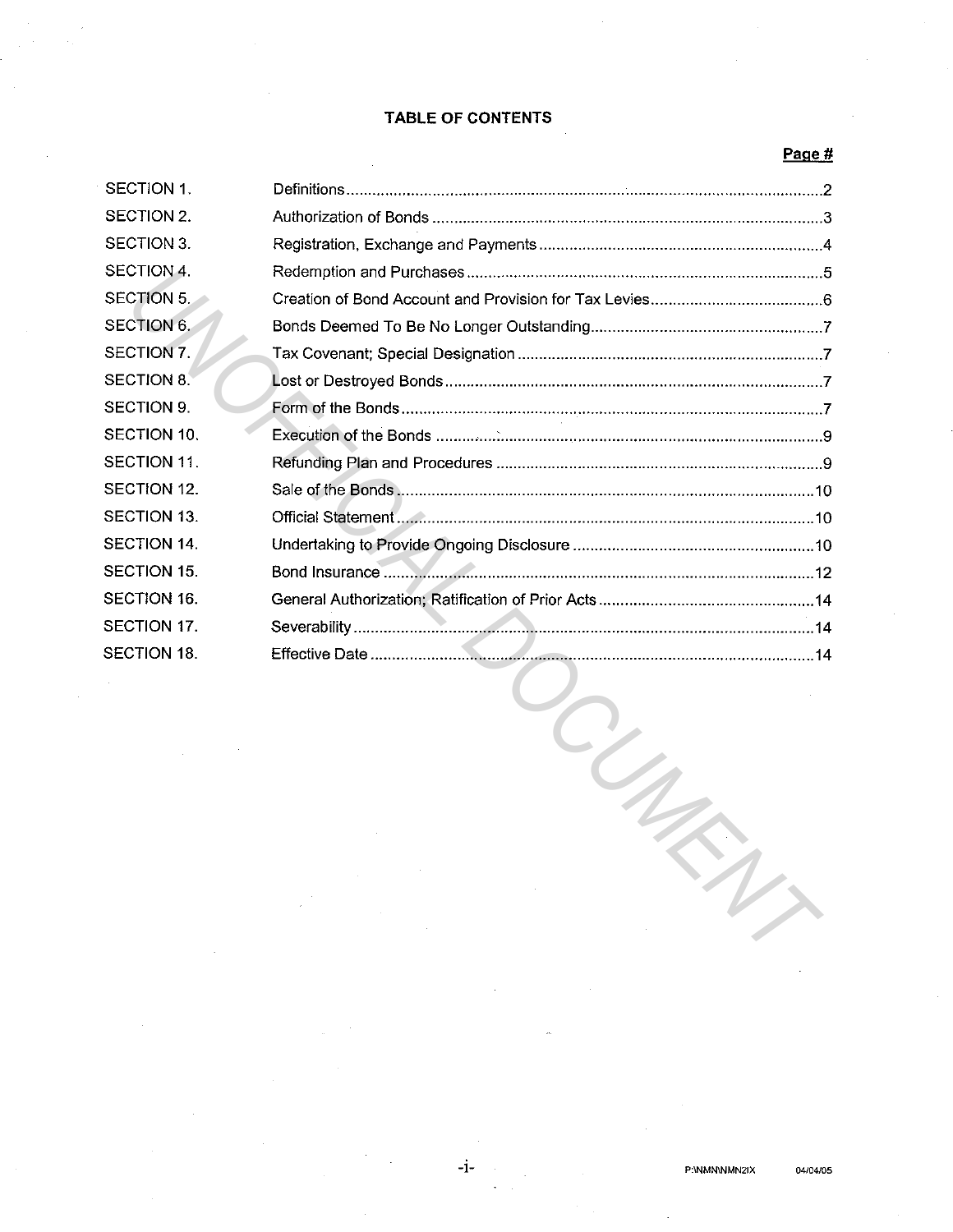#### **ORDINANCE NO. 439**

**AN ORDINANCE OF. THE CITY OF UNIVERSITY PLACE, WASHINGTON, AUTHORIZING THE ISSUANCE AND SALE OF LIMITED TAX GENERAL OBLIGATION REFUNDING BONDS OF THE CITY IN THE AGGREGATE PRINCIPAL AMOUNT OF \$5,670,000 TO REFUND CERTAIN OUTSTANDING LIMITED TAX GENERAL OBLIGATIONS OF THE CITY; AUTHORIZING THE APPOINTMENT OF AN ESCROW AGENT AND AN ESCROW AGREEMENT RELATED TO SUCH REFUNDING; AND PROVIDING THE TERMS OF THE BONDS.** 

| outstanding its Limited Tax General Obligation Bonds, 1996 Series A (the "1996A Bonds"), issued in the<br>original principal amount of \$2,440,000 under date of July 15, 1996, pursuant to Ordinance No. 110 of the<br>City passed on July 15, 1996, payable in principal amounts and bearing interest as follows: | WHEREAS, the City Council of the City of University Place, Washington (the "City") has      |                       |
|---------------------------------------------------------------------------------------------------------------------------------------------------------------------------------------------------------------------------------------------------------------------------------------------------------------------|---------------------------------------------------------------------------------------------|-----------------------|
| <b>Maturity Years</b><br>(December 1)                                                                                                                                                                                                                                                                               | <b>Principal Amounts</b>                                                                    | <b>Interest Rates</b> |
| 2005                                                                                                                                                                                                                                                                                                                | \$<br>130,000                                                                               | 5.50%                 |
| 2006                                                                                                                                                                                                                                                                                                                | 140,000                                                                                     | 5.60                  |
| 2007                                                                                                                                                                                                                                                                                                                | 145,000                                                                                     | 5.70                  |
| 2008                                                                                                                                                                                                                                                                                                                | 155,000                                                                                     | 5.80                  |
| 2009                                                                                                                                                                                                                                                                                                                | 165,000                                                                                     | 5.90                  |
| 2010                                                                                                                                                                                                                                                                                                                | 175,000                                                                                     | 6.00                  |
| 2011                                                                                                                                                                                                                                                                                                                | 185,000                                                                                     | 6.05                  |
| 2012                                                                                                                                                                                                                                                                                                                | 195,000                                                                                     | 6.10                  |
| 2013                                                                                                                                                                                                                                                                                                                | 205,000                                                                                     | 6.10                  |
| 2014                                                                                                                                                                                                                                                                                                                | 220,000                                                                                     | 6.15                  |
| 2015                                                                                                                                                                                                                                                                                                                | 230,000                                                                                     | 6.20                  |
| 2016                                                                                                                                                                                                                                                                                                                | 245,000                                                                                     | 6.20                  |
| ; and                                                                                                                                                                                                                                                                                                               |                                                                                             |                       |
| Bonds maturing on and after December 1, 2007 (the "1996A Refunded Bonds") on and after December 1,<br>2006, in whole at any time or in part on any interest payment date at a price of par plus accrued interest,<br>if any, to the date of redemption; and                                                         | WHEREAS, Ordinance No. 110 provides that the City may redeem the portion of the 1996A       |                       |
| (the "1997 Bonds"), issued in the original principal amount of \$5,500,000 under date of August 15, 1997,<br>pursuant to Ordinance No. 163 of the City passed on August 19, 1997, maturing in principal amounts and<br>bearing interest as follows:                                                                 | WHEREAS, the City has outstanding certain of its Limited Tax General Obligation Bonds, 1997 |                       |
| <b>Maturity Years</b>                                                                                                                                                                                                                                                                                               |                                                                                             |                       |
| (December 1)                                                                                                                                                                                                                                                                                                        | <b>Principal Amounts</b>                                                                    | <b>Interest Rates</b> |
|                                                                                                                                                                                                                                                                                                                     |                                                                                             |                       |
| 2005                                                                                                                                                                                                                                                                                                                | \$<br>235,000                                                                               | 4.75%                 |
| 2006                                                                                                                                                                                                                                                                                                                | 245,000                                                                                     | 4.75                  |
| 2007                                                                                                                                                                                                                                                                                                                | 255,000                                                                                     | 4.80                  |
| 2008                                                                                                                                                                                                                                                                                                                | 270,000                                                                                     | 4.85                  |
| 2009                                                                                                                                                                                                                                                                                                                | 280,000                                                                                     | 4.90                  |
| 2010                                                                                                                                                                                                                                                                                                                | 295,000                                                                                     | 5.00                  |
| 2011                                                                                                                                                                                                                                                                                                                | 310.000                                                                                     | 5.05                  |

| <b>Maturity Years</b><br>(December 1) | <b>Principal Amounts</b> | <b>Interest Rates</b> |
|---------------------------------------|--------------------------|-----------------------|
| 2005                                  | \$<br>235,000            | 4.75%                 |
| 2006                                  | 245,000                  | 4.75                  |
| 2007                                  | 255,000                  | 4.80                  |
| 2008                                  | 270,000                  | 4.85                  |
| 2009                                  | 280,000                  | 4.90                  |
| 2010                                  | 295,000                  | 5.00                  |
| 2011                                  | 310,000                  | 5.05                  |
| 2012                                  | 325,000                  | 5.10                  |
| 2013                                  | 345,000                  | 5.20                  |
| 2014                                  | 360,000                  | 5.25                  |
| 2015                                  | 380,000                  | 5.30                  |
| 2016                                  | $\cdots$<br>400.000      | 5.30                  |
| 2017                                  | 425.000                  | 5.30                  |

<sup>;</sup> and

WHEREAS, Ordinance No. 163 provides that the City may call the 1997 Bonds maturing on and after December 1, 2008 (the "1997 Refunded Bonds") for redemption on and after December 1, 2007, in whole or in part on any date at a price of par plus accrued interest, if any, to the date of redemption; and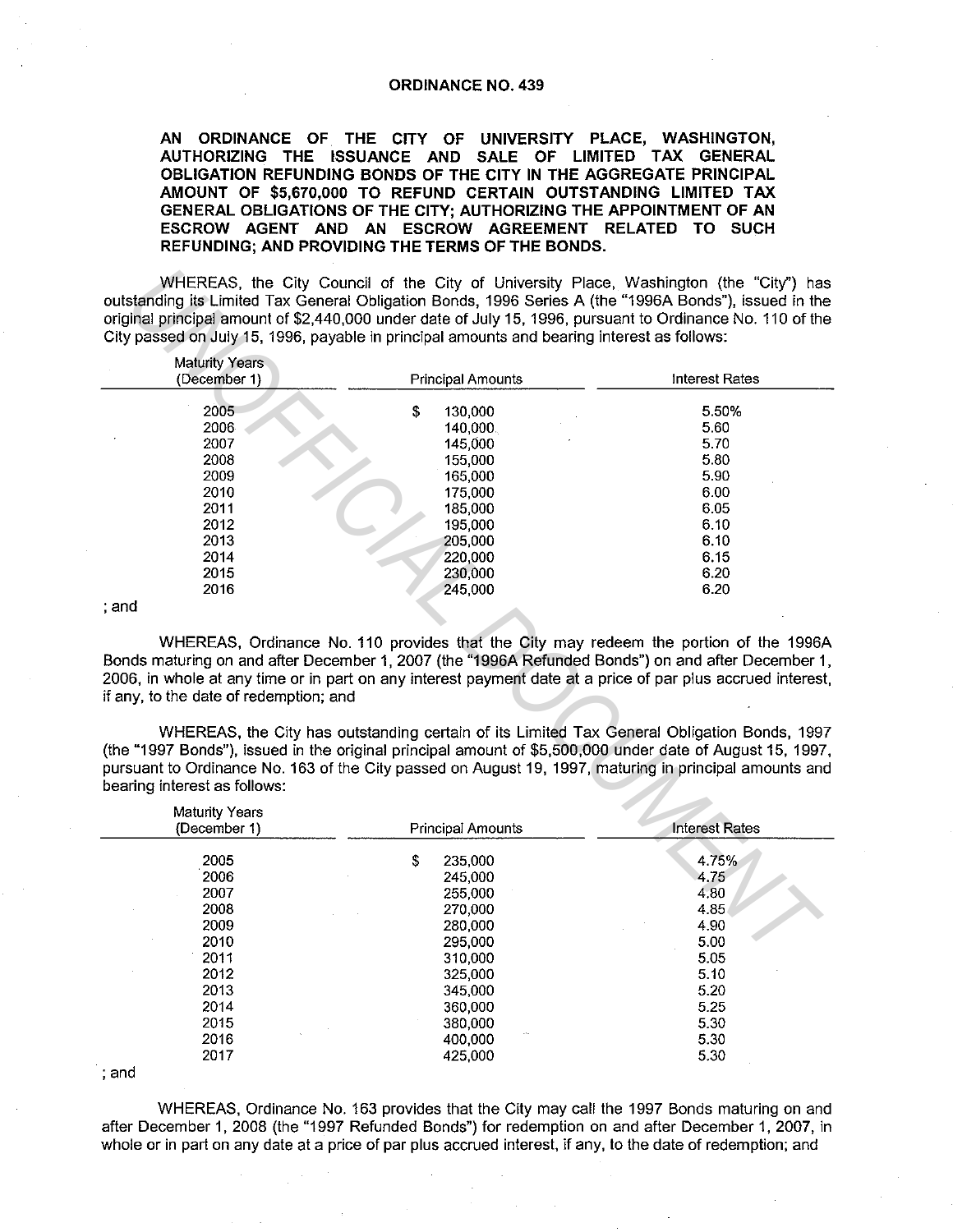WHEREAS, as a result of changed market conditions, it appears to the City Council that debt service savings may be obtained by refunding the 1996A Refunded Bonds and the 1997 Refunded Bonds (collectively, the "Refunded Bonds") through the issuance of limited tax general obligation refunding bonds (the "Bonds"); and

WHEREAS, the City has received the offer of Banc of America Securities LLC to purchase the Bonds on the terms and conditions set forth herein;

**NOW, THEREFORE, THE CITY COUNCIL OF THE CITY OF UNIVERSITY PLACE, WASHINGTON, DO ORDAIN AS FOLLOWS:** 

SECTION 1. Definitions. As used in this ordinance, the following words shall have the following meanings, unless a different meaning clearly appears from the context:

"Bond Account" means the "City of University Place Limited Tax General Obligation Bond Redemption Account, 2005" authorized to be created in the Debt Service Fund by Section 5 of this ordinance.

"Bond Insurance Policy" means the municipal bond insurance policy issued by the Insurer insuring the payment when due of the principal of and interest on the Bonds, as provided therein.

"Bond Register'' means the registration records for the Bonds maintained by the Bond Registrar.

"Bond Registrar'' means the fiscal agency of the State of Washington, in New York, New York, for the purposes of registering and authenticating the Bonds, maintaining the Bond Register, effecting transfer of ownership of the Bonds and paying principal of and interest on the Bonds.

"Bonds" means the \$5,670,000 principal amount of the City of University Place, Washington, Limited Tax General Obligation Refunding Bonds, 2005, issued pursuant to this ordinance.

"City" means the City of University Place, Washington, a municipal corporation duly organized and existing under and by virtue of the Constitution and laws of the State of Washington.

"Code" means the Internal Revenue Code of 1986, as amended, together with corresponding and applicable final, temporary or proposed regulations and revenue rulings issued or amended with respect thereto by the United States Treasury Department of the Internal Revenue Service, to the extent applicable to the Bonds. SECTION. <sup>1</sup>O Definitions. As POLLOWS.<br>
<u>SECTION</u> 1. Definitions. As used in this ordinance, the following words shall have the metallings are the solution the metalling of the solution Bond Metalling The metalling and th

"Council" means the legislative authority of the City as the same shall be duly and regularly constituted from time to time.

"DTC" means The Depository Trust Company of New York, as depository for the Bonds, or any successor or substitute depository for the Bonds.

"Escrow Agreement" means the Escrow Deposit Agreement to be dated as of the date of closing of the Bonds authorized to be entered into pursuant to Section 11 .

"Government Obligations" means those obligations now or hereafter defined as such in Chapter 39.53 RCW, as such chapter may be hereafter amended or restated.

"Insurer'' means MBIA Insurance Corporation, a stock insurance company incorporated under the laws of the State of New York.

"Letter of Representations" means the Blanket Letter of Representations from the City to DTC.

"MSRB" means the Municipal Securities Rulemaking Board or any successor to its functions.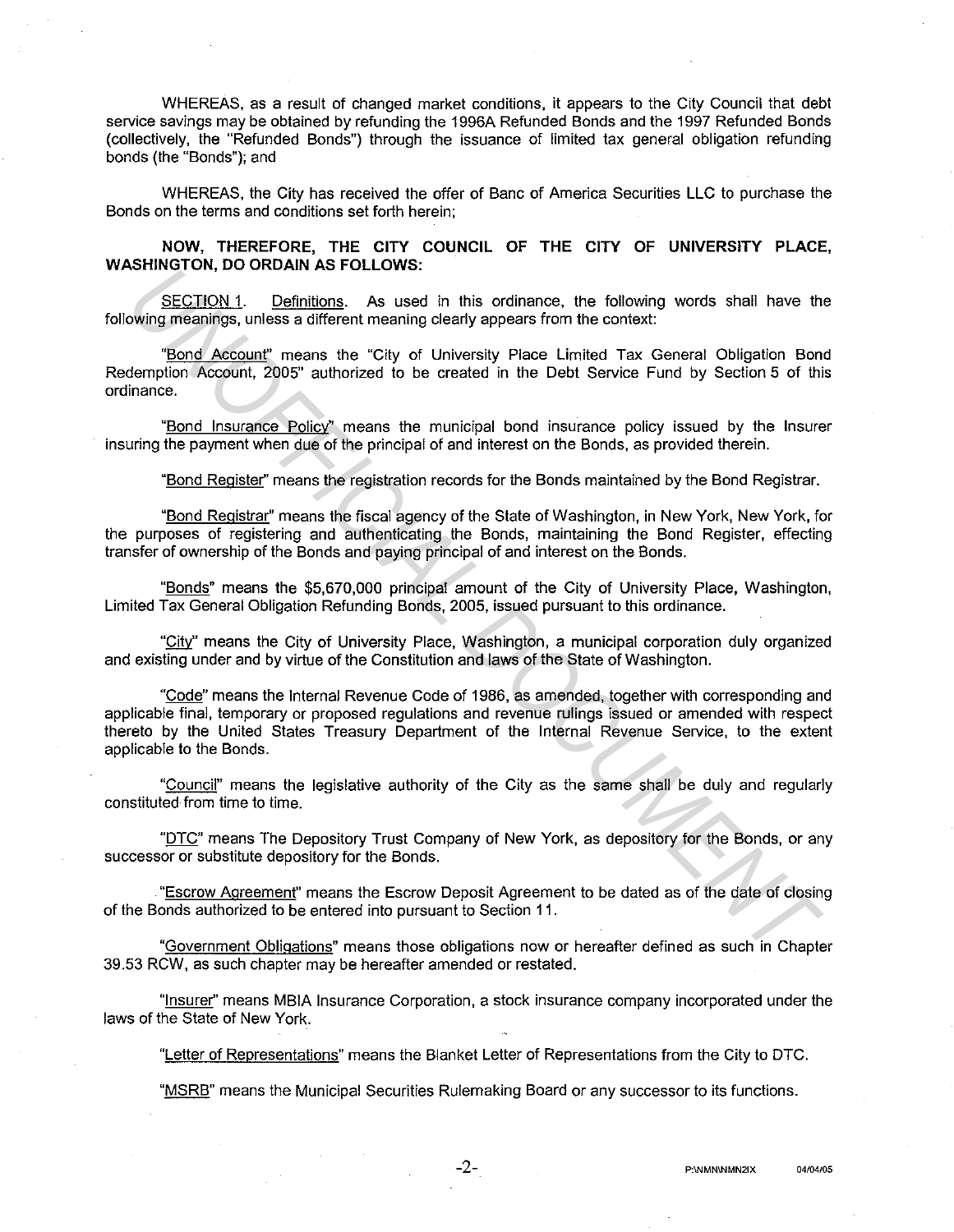"1996A Bonds" means the Limited Tax General Obligation Bonds, 1996 Series A of the City, issued under date of July 15, 1996 pursuant to Ordinance No. 110 passed by the Council on July 15, 1996, and presently outstanding in the principal amount of \$2, 190,000.

"1996A Refunded Bonds" means the 1996A Bonds maturing on and after December 1, 2007.

"1997 Bonds" means the Limited Tax General Obligation Bonds, 1997 of the City, issued under date of August 15, 1997 pursuant to Ordinance No. 163 passed by the Council on August 19, 1997, and presently outstanding in the principal amount of \$4, 125,000.

"1997 Refunded Bonds" means the 1997 Bonds maturing on and after December 1, 2008.

"NRMSIR" means a nationally-recognized municipal securities information repository.

"Refunded Bonds" means, collectively, the 1996A Refunded Bonds and the 1997 Refunded Bonds.

"Refunding Account" means the account by that name established within the Bond Account pursuant to Section 11 of this ordinance.

"Registered Owner'' means the person in whose name a Bond is registered on the Bond Register. For so long as the City utilizes the book-entry system for the Bonds, DTC shall be deemed to be the Registered Owner.

"Rule" means the Securities and Exchange Commission's Rule 15c2-12 under the Securities Exchange Act of 1934.

"SID" means a state information repository for the State of Washington (if one is created).

"Underwriter'' means Banc of America Securities LLC, Seattle, Washington.

SECTION 2. Authorization of Bonds. The City shall issue limited tax general obligation bonds in the principal amount of \$5,670,000 to refund the Refunded Bonds and pay all costs incidental thereto and to the issuance of such refunding bonds. Such bonds shall be designated the "City of University Place, Washington Limited Tax General Obligation Refunding Bonds, 2005" (the "Bonds").

The Bonds shall be dated as of the date of delivery; shall be issued in fully registered form in the denomination of \$5,000 or any integral multiple thereof, provided that no Bond shall represent more than one maturity; shall be numbered separately and in such manner and with any additional designation as the Bond Registrar deems necessary for purposes of identification and control; shall bear interest (calculated on the basis of a 360-day year of twelve 30-day months) at the rates set forth below from their date, until the Bonds have been paid or their payment duly provided for, payable on December 1, 2005, and semiannually thereafter on the first day of each June and December and shall mature on December 1 of each year as follows: **IVERASHE**<sup>T</sup> means and individual of the state of the data of the state of the state of the state of the state of the state of the state of the state of the state of the state of the state of the state of the state of the

| <b>Maturity Year</b><br>(December 1) | Principal<br>Amount | Interest<br>Rate |
|--------------------------------------|---------------------|------------------|
| 2005                                 | \$<br>130,000       | 3.00%            |
| 2006                                 | 50,000              | 3.00             |
| 2007                                 | 195,000             | 3.00             |
| 2008                                 | 470,000             | 3.25             |
| 2009                                 | 490,000             | 3.25             |
| 2010                                 | 505,000             | 3.50             |
| 2011                                 | 520,000             | 3.75             |
| 2012                                 | 535,000             | 3.75             |
| 2013                                 | 555,000             | 4.00             |
| 2014                                 | 580,000             | 3.85             |
| 2015                                 | 600.000             | 3.90             |
| 2016                                 | 625,000             | 3.95             |
| 2017                                 | 415.000             | 4.05             |
|                                      |                     |                  |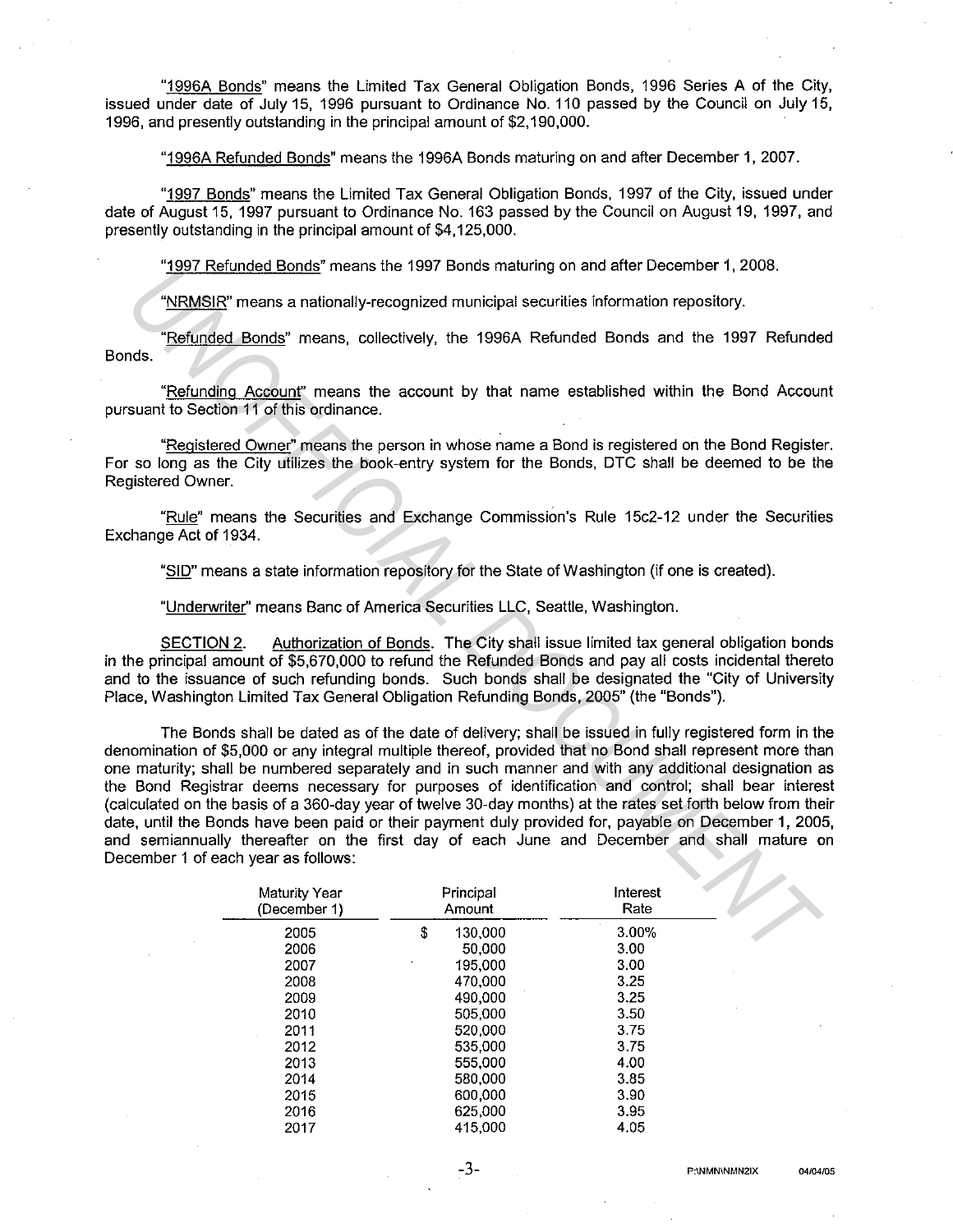#### SECTION 3. Registration, Exchange and Payments.

(a) Registrar/Bond Register. The City hereby adopts the system of registration approved by the Washington State Finance Committee, which utilizes the fiscal agency of the State of Washington in New York, New York, as registrar, authenticating agent, paying agent and transfer agent (the "Bond Registrar''). The Bond Registrar shall keep, or cause to be kept, at its principal corporate trust office, sufficient records for the registration and transfer of the Bonds (the "Bond Register''), which shall be open to inspection by the City. The Bond Registrar is authorized, on behalf of the City, to authenticate and deliver Bonds transferred or exchanged in accordance with the provisions of such Bonds and this ordinance and to carry out all of the Bond Registrar's powers and duties under this ordinance. The Bond Registrar shall be responsible for its representations contained in the Certificate of Authentication on the Bonds.

(b) Registered Ownership. The City and the Bond Registrar may deem and treat the Registered Owner of each Bond as the absolute owner for all purposes, and neither the City nor the Bond Registrar shall be affected by any notice to the contrary. Payment of any such Bond shall be made only as described in Section 3(h) hereof, but such registration may be transferred as herein provided. All such payments made as described in Section 3(h) shall be valid and shall satisfy the liability of the City upon such Bond to the extent of the amount or amounts so paid.

(c) OTC Acceptance/Letter of Representations. The Bonds shall initially be held in fully immobilized form by DTC acting as depository. To induce DTC to accept the Bonds as eligible for deposit at DTC, the City has heretofore executed and delivered to DTC a Blanket Issuer Letter of Representations (the "Letter of Representations").

Neither the City nor the Bond Registrar will have any responsibility or obligation to DTC participants or the persons for whom they act as nominees with respect to the Bonds for the accuracy of any records maintained by DTC or any DTC participant, the payment by DTC or any DTC participant of any amount in respect of the principal of or interest on Bonds, any notice that is permitted or required to be given to Registered Owners under this ordinance (except such notices as shall be required to be given by the City to the Bond Registrar or to DTC), the selection by DTC or any DTC participant of any person to receive payment in the event of a partial redemption of the Bonds, or any consent given or other action taken by DTC as the Registered Owner. For so long as any Bonds are held in fully immobilized form hereunder, DTC or its successor depository shall be deemed to be the Registered Owner for all purposes, and all references in this ordinance to the Registered Owners shall mean DTC or its nominee and shall not mean the owners of any beneficial interest in any Bonds. Best strain the responsive to this representations contenee in the centrate of Addretication of the Book<br>gigitared Owner of a capital Contenee in the City and the Book Department of the Book Department of the Book Departme

# {d) Use of Depository.

(i) The Bonds shall be registered initially in the name of CEDE & Co., as nominee of DTC, with a single Bond for each maturity in a denomination equal to the total principal amount of such maturity. Registered ownership of such immobilized Bonds, or any portions thereof, may not thereafter be transferred except {A) to any successor of DTC or its nominee, provided that any such successor shall be qualified under any applicable laws to provide the service proposed to be provided by it; (B) to any substitute depository appointed by the City pursuant to subsection (ii) below or such substitute depository's successor; or (C) to any person as provided in subsection (iv) below.

(ii) Upon the resignation of OTC or its successor (or any substitute depository or its successor) from its functions as depository or a determination by the City to discontinue the system of book entry transfers through DTC or its successor (or any substitute depository or its successor), the City may appoint a substitute depository. Any such substitute depository shall be qualified under any applicable laws to provide the services proposed to be provided by it.

(iii) In the case of any transfer pursuant to clause  $(A)$  or  $(B)$  of subsection (i) above, the Bond Registrar shall, upon receipt of all outstanding Bonds, together with a written request on behalf of the City, issue a single new Bond for each maturity then outstanding, registered in the name of such successor or substitute depository, or its nominee, all as specified in such written request of the City.

(iv) In the event that {A) DTC or its successor (or substitute depository or its successor) resigns from its functions as depository, and no substitute depository can be obtained, or

**-4- P:\NMN\NMN21X <sup>04104105</sup>**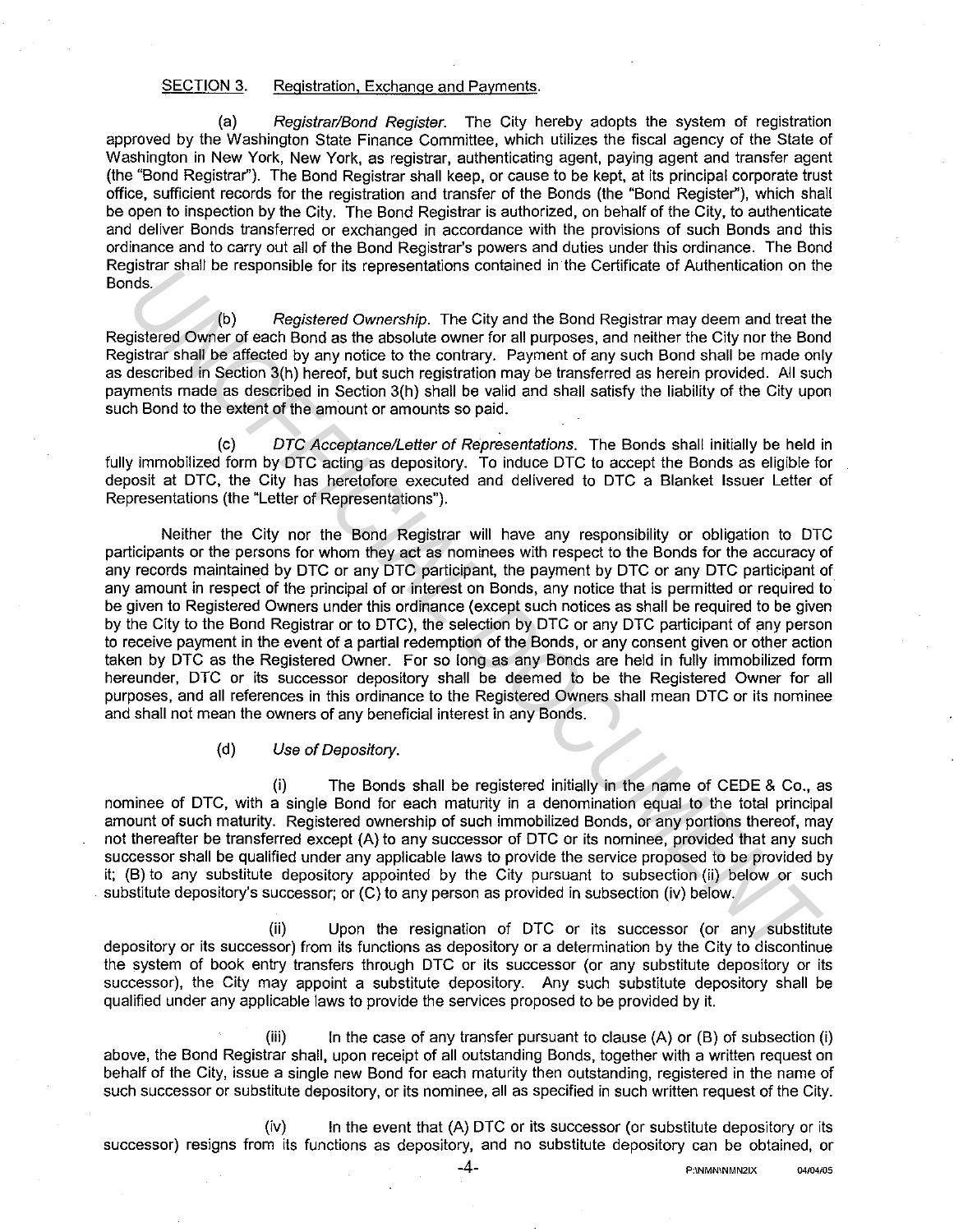(B) the City determines that it is in the best interest of the beneficial owners of the Bonds that the Bonds be provided in certificated form, the ownership of such Bonds may then be transferred to any person or entity as herein provided, and shall no longer be held in fully immobilized form. The City shall deliver a written request to the Bond Registrar, together with a supply of definitive Bonds in certificated form, to issue Bonds in any authorized denomination. Upon receipt by the Bond Registrar of all then outstanding Bonds, together with a written request on behalf of the City to the Bond Registrar, new Bonds shall be issued in the appropriate denominations and registered in the names of such persons as are provided in such written request.

(e) Transfer or Exchange of Registered Ownership; Change in Denominations. The registered ownership of any Bond may be transferred or exchanged, but no transfer of any Bond shall be valid unless it is surrendered to the Bond Registrar with the assignment form appearing on such Bond duly executed by the Registered Owner or such Registered Owner's duly authorized agent in a manner satisfactory to the Bond Registrar. Upon such surrender, the Bond Registrar shall cancel the surrendered Bond and shall authenticate and deliver, without charge to the Registered Owner or transferee, a new Bond (or Bonds at the option of the new Registered Owner) of the same date, maturity and interest rate and for the same aggregate principal amount in any authorized denomination, naming as Registered Owner the person or persons listed as the assignee on the assignment form appearing on the surrendered Bond, in exchange for such surrendered and canceled Bond. Any Bond may be surrendered to the Bond Registrar and exchanged, without charge, for an equal aggregate principal amount of Bonds of the same date, maturity and interest rate, in any authorized denomination. The Bond Registrar shall not be obligated to transfer or exchange any Bond during a period beginning at the opening of business on the 15th day of the month next preceding any interest payment date and ending at the close of business on such interest payment date, or, in the case of any proposed redemption of the Bonds, after the mailing of notice of the call of such Bonds for redemption. issues of which and the track that the same of extualities of extualities of the Royal English and the same of the Royal English and the same of the Royal English and the state of the Royal English and the state of the Boo

(f) Bond Registrar's Ownership of Bonds. The Bond Registrar may become the Registered Owner of any Bond with the same rights it would have if it were not the Bond Registrar, and to the extent permitted by law, may act as depository for and permit any of its officers or directors to act as member of, or in any other capacity with respect to, any committee formed to protect the rights of the Registered Owners of the Bonds.

(g) Registration Covenant. The City covenants that, until all Bonds have been surrendered and canceled, it will maintain a system for recording the ownership of each Bond that complies with the provisions of Section 149 of the Code.

(h) Place and Medium of Payment. Both principal of and interest on the Bonds shall be payable in lawful money of the United States of America. For so long as all Bonds are in fully immobilized form, payments of principal and interest shall be made as provided in accordance with the operational arrangements of OTC referred to in the Letter of Representations. In the event that the Bonds are no longer in fully immobilized form, interest on the Bonds shall be paid by check or draft mailed to the Registered Owners at the addresses for such Registered Owners appearing on the Bond Register on the 15th day of the month preceding the interest payment date, and principal of the Bonds shall be payable upon presentation and surrender of such Bonds by the Registered Owners at the principal office of the Bond Registrar.

# SECTION 4. Redemption and Purchases.

(a) Optional Redemption. The City hereby reserves the right to redeem the outstanding Bonds maturing on and after December 1, 2015 in whole or in part (maturities to be selected by the City within a maturity in such manner as OTC or the Bond Registrar, as appropriate, shall determine) on June 1, 2015, and on any date thereafter, at par, plus accrued interest to the date of redemption.

(b) Partial Redemption. If less than all of the principal amount of any Bond is redeemed, upon surrender of such Bond at the principal office of the Bond Registrar, there shall be issued to the Registered Owner, without charge, for the then unredeemed balance of the principal amount, a new Bond or Bonds, at the option of the Registered Owner, of like series, maturity and interest rate in any authorized denomination.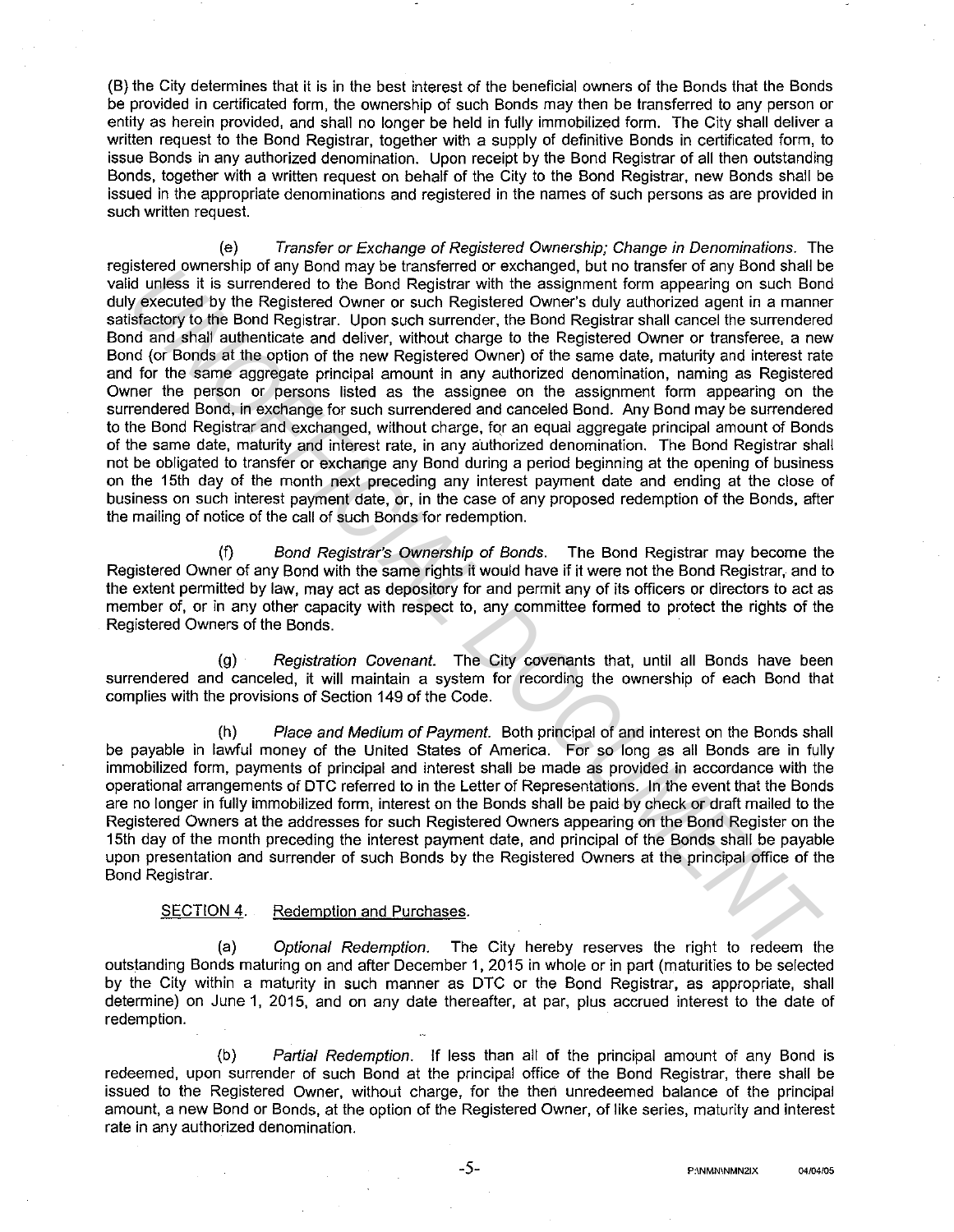(c) Notice of Redemption. Written notice of any redemption of Bonds shall be given by the Bond Registrar on behalf of the City by first class mail, postage prepaid, not less than 30 days nor more than 60 days before the redemption date to the Registered Owners of Bonds that are to be redeemed at their last addresses shown on the Bond Register. So long as the Bonds are in book-entry form, notice of redemption shall be given as provided in the Letter of Representations.

The requirements of this section shall be deemed complied with when notice is mailed, whether or not it is actually received by the owner.

Each notice of redemption shall contain the following information: (1) the redemption date, (2) the redemption price, (3) if less than all outstanding Bonds are to be redeemed, the identification (and, in the case of partial redemption, the principal amounts) of the Bonds to be redeemed, (4) that on the redemption date the redemption price will become due and payable upon each Bond or portion called for redemption, and that interest shall cease to accrue from the redemption date, (5) that the Bonds are to be surrendered for payment at the principal office of the Bond Registrar, (6) the CUSIP numbers of all Bonds being redeemed, (7) the dated date of the Bonds, (8) the rate of interest for each Bond being redeemed, (9) the date of the notice, and (10) any other information needed to identify the Bonds being redeemed.

Upon the payment of the redemption price of Bonds being redeemed, each check or other transfer of funds issued for such purpose shall bear the CUSIP number identifying, by issue and maturity, the Bonds being redeemed with the proceeds of such check or other transfer.

(d) Effect of Redemption. Unless the City has revoked a notice of redemption, the City shall transfer to the Bond Registrar amounts that, in addition to other money, if any, held by the Bond Registrar, will be sufficient to redeem, on the redemption date, all the Bonds to be redeemed. From the redemption date interest on each Bond to be redeemed shall cease to accrue.

(e) Amendment of Notice Provisions. The foregoing notice provisions of this section, including but not limited to the information to be included in redemption notices and the persons designated to receive notices, may be amended by additions, deletions and changes in order to maintain compliance with duly promulgated regulations and recommendations regarding notices of redemption of municipal securities.

(f) Purchase on Open Market. The City reserves the right to purchase any of the Bonds in the open market at any time and at any price.

SECTION 5. Creation of Bond Account and Provision for Tax Levies. A special account of the City known as the "City of University Place Limited Tax General Obligation Bond Redemption Account, 2005" (the "Bond Account"), is hereby authorized to be created in the Debt Service Fund. The Bond Account shall be drawn upon for the sole purpose of paying the principal of and interest on the Bonds.

The City hereby irrevocably covenants for as long as any of the Bonds are outstanding and unpaid that each year it will include in its budget and pay into the Bond Account (on or before the date due) an amount that will be sufficient to pay the principal of and interest on the Bonds as the same shall become due. None of the money in the Bond Account shall be used for any other purpose than the payment of the principal of and interest on the Bonds. Money in the Bond Account not needed to pay the interest or principal next coming due may temporarily be deposited in such institutions or invested in such obligations as may be lawful for the investment of City money. Any interest or profit from the investment of such money shall be deposited in the Bond Account. entimption price, (a) rees from an oussanding booths are to be redeemed, in order interaction (and, film in the profiteration) and the redemption and the redemption and the metropoly interaction (4) that in the first prope

The City hereby irrevocably pledges that, to the extent it does not have other sufficient funds to repay the Bonds, it will levy an ad valorem tax upon all the property within the City subject to taxation, within and as a part of the tax levy permitted to cities without a vote of the people, in an amount sufficient to repay the Bonds. A sufficient portion of each annual levy to be levied and collected by the City prior to the full payment of the principal of and interest on the Bonds will be and is hereby irrevocably set aside, pledged and appropriated for the payment of the principal of and interest on the Bonds. The full faith, credit and resources of the City are hereby irrevocably pledged for the annual levy and collection of such taxes and for the prompt payment of the principal of and interest on the Bonds as the same shall become due.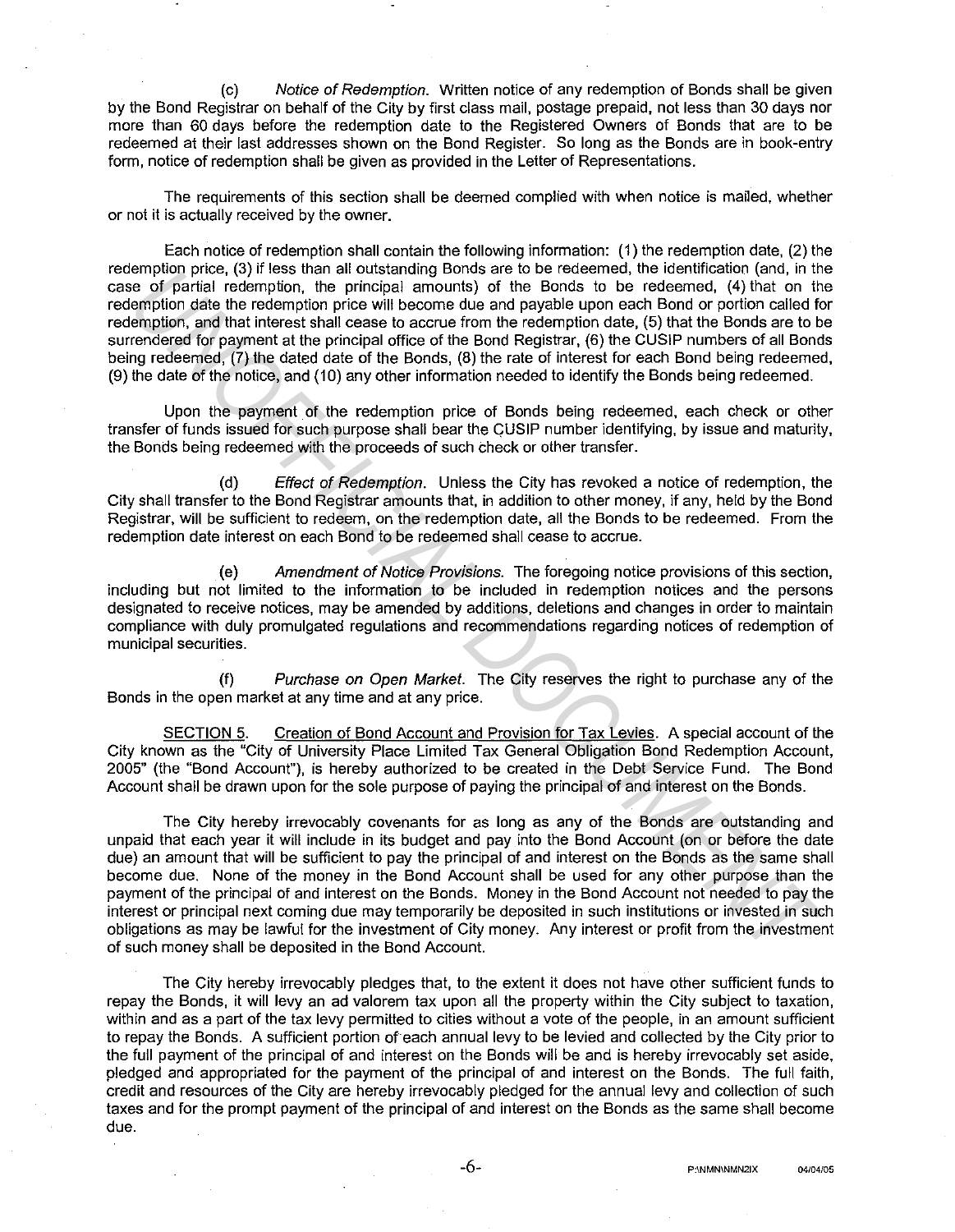SECTION 6. Bonds Deemed To Be No Longer Outstanding. In the event that the City, in order to effect the payment, retirement or redemption of any Bond, sets aside in the Bond Account or in another special account, held in trust by a trustee, cash or noncallable government obligations, as such obligations are now or hereafter defined in RCW 39.53, or any combination of cash and/or noncallable government obligations, in amounts and maturities that, together with the known earned income therefrom, are sufficient to redeem or pay and retire such Bond in accordance with its terms and to pay when due the interest and redemption premium, if any, thereon, and such cash and/or noncallable government obligations are irrevocably set aside and pledged for such purpose, then no further payments need be made into the Bond Account for the payment of the principal of and interest on such Bond. The owner of a Bond so provided for shall cease to be entitled to any lien, benefit or security of this ordinance except the right to receive payment of principal, premium, if any, and interest from such special account, and such Bond shall be deemed to be not outstanding under this ordinance.

SECTION 7. Tax Covenant; Special Designation. The City covenants to undertake all actions required to maintain the tax-exempt status of interest on the Bonds under Section 103 of the Code. The City hereby designates the Bonds as "qualified tax-exempt obligations" under Section 265(b)(3) of the Code for banks, thrift institutions and other financial institutions.

SECTION 8. Lost or Destroyed Bonds. If any Bonds are lost, stolen or destroyed, the Bond Registrar may authenticate and deliver a new Bond or Bonds of like series, amount, maturity and tenor to the Registered Owner upon the owner paying the expenses and charges of the Bond Registrar and the City in connection with preparation and authentication of the replacement Bond or Bonds and upon his or her filing with the Bond Registrar and the City evidence satisfactory to both that such Bond or Bonds were actually lost, stolen or destroyed and of his or her ownership, and upon furnishing the City and the Bond Registrar with indemnity satisfactory to both.

SECTION 9. Form of the Bonds. The Bonds shall be in substantially the following form:

## **ISTATEMENT OF INSURANCEI** UNITED STATES OF AMERICA

 $NO<sub>-</sub>$ 

## STATE OF WASHINGTON CITY OF UNIVERSITY PLACE LIMITED TAX GENERAL OBLIGATION REFUNDING BOND, 2005

| <b>INTEREST RATE:</b> | MATURITY DATE: | CUSIP NO: |
|-----------------------|----------------|-----------|
| REGISTERED OWNER:     |                |           |
| PRINCIPAL AMOUNT:     | <b>DOLLARS</b> |           |

The City of University Place, Washington, a municipal corporation organized and existing under the laws and Constitution of the State of Washington (the "City''), hereby acknowledges itself to owe and for value received promises to pay to the Registered Owner identified above, or registered assigns, on the Maturity Date identified above, the Principal Amount specified above, unless redeemed prior thereto as provided herein, together with interest on such Principal Amount from the date hereof or the most recent date to which interest has been paid or duly provided for at the Interest Rate set forth above payable December 1, 2005, and semiannually thereafter on each June 1 and December 1 until payment of the principal sum has been made or duly provided for. Both principal of and interest on this Bond are payable in lawful money of the United States of America. For so long as this Bond is held in fully immobilized form, payments of principal and interest thereon shall be made as provided in accordance with the operational arrangements of The Depository Trust Company ("OTC") referred to in the Blanket Issuer Letter of Representations from the City to OTC. In the event that this Bond is no longer held in fully immobilized form, interest on this Bond shall be paid by check or draft mailed to the Registered Owner at the address appearing on the Bond Register on the 15th day of the month preceding the interest payment date, and principal of this Bond shall be payable upon presentation and surrender of this Bond by the Registered Owner at the principal office of the fiscal agency of the State of Washington in New York, New York (the "Bond Registrar"). **Explain to instant of principal control of the significant of the second to the second to be not dustanting under this ordinance.**<br> **UNOFFICIAL TENT SECTION 2.** The Comparison of interest on the Bonds of the Groupe of the

This Bond is one of an issue of limited tax general obligation refunding bonds of the City of like date and tenor, except as to number, interest rate and date of maturity, in the aggregate principal amount

 $\frac{2}{\sqrt{2}}$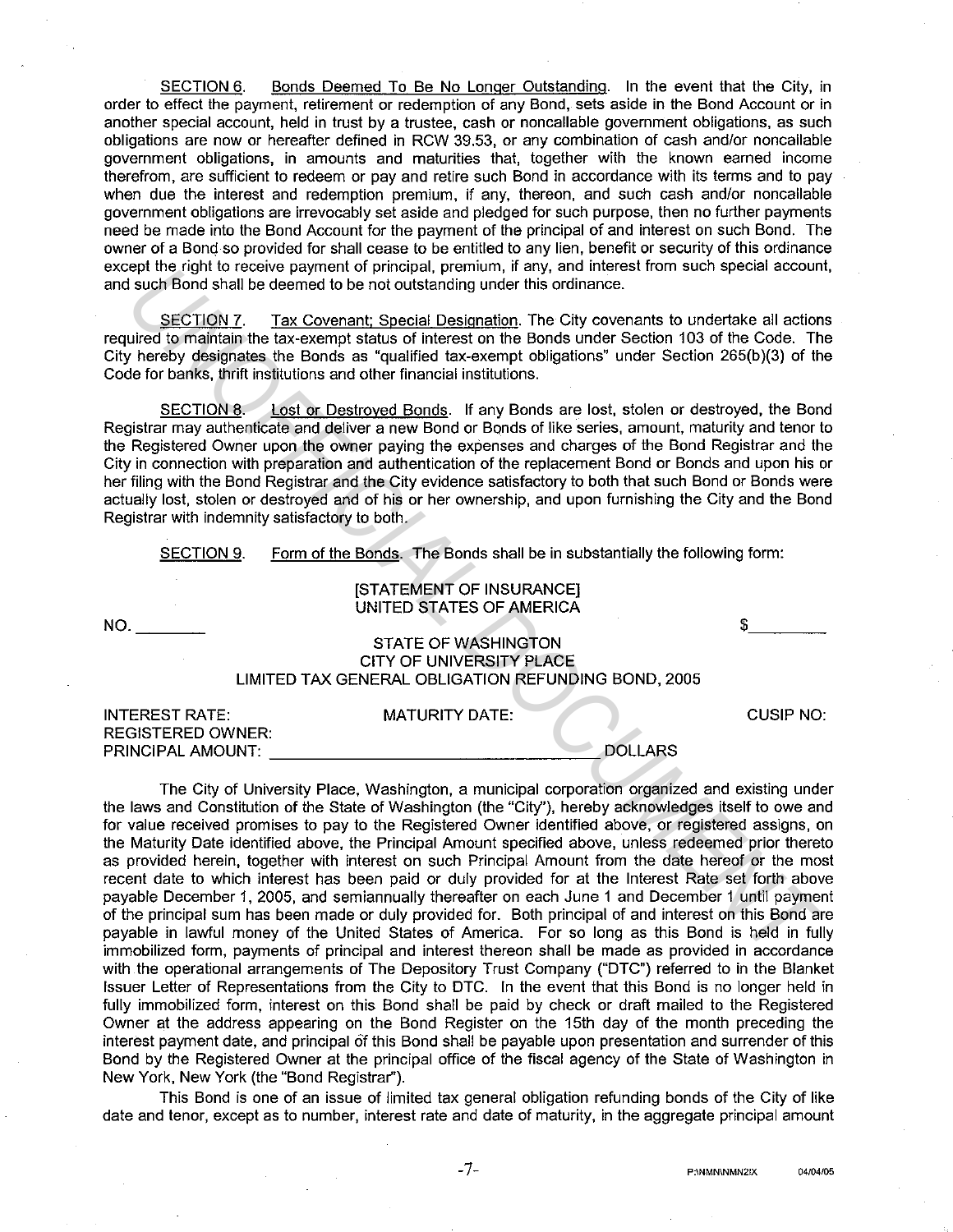of \$5,670,000 (the "Bonds"), issued pursuant to Ordinance No. \_\_ of the City, passed March 21, 2005 (the "Bond Ordinance"), to refund certain outstanding limited tax general obligations of the City.

The Bonds are subject to optional redemption as provided in the Bond Ordinance.

The City has designated the Bonds as "qualified tax-exempt obligations" for purchase by financial institutions.

In the Bond Ordinance, the City has irrevocably covenanted that it will annually include in its budget and levy taxes, within and as a part of the tax levy permitted to cities without a vote of the electorate, upon all the property subject to taxation in amounts sufficient. together with other money legally available therefor, to pay the principal of and interest on this Bond as the same shall become due. The full faith, credit and resources of the City are hereby irrevocably pledged for the annual levy and collection of such taxes and the prompt payment of such principal and interest.

The pledge of tax levies for payment of principal of and interest on the Bonds may be discharged prior to maturity of the Bonds by making provision for the payment thereof on the terms and conditions set forth in the Bond Ordinance.

The Bonds are issued in fully registered form in the denomination of \$5,000 each or any integral multiple thereof, provided that no bond shall represent more than one maturity. Upon surrender to the Bond Registrar, bonds are interchangeable for Bonds in any authorized denomination of an equal aggregate principal amount and of the same interest rate and maturity. This Bond is transferable only on the records maintained by the Bond Registrar for that purpose upon the surrender of this Bond by the registered owner hereof or his/her duly authorized agerit and only if endorsed in the manner provided hereon, and thereupon a new fully registered bond of like principal amount. maturity and interest rate shall be issued to the transferee in exchange therefor. Such exchange or transfer shall be without cost to the registered owner or transferee. The City may deem the person in whose name this Bond is registered to be the absolute owner hereof for the purpose of receiving payment of the principal of and interest on this Bond and for any and all other purposes whatsoever. ection of such the prompt payment of such principal and interests on the Bonds may be discharge<br>of invertigity of the Bonds by making provision for the payment thereof on the Bonds may be discharge<br>in the Bond Ordinance.<br>I

Reference is made to the Bond Ordinance as more fully describing the covenants with and the rights of Registered Owners of the Bonds or registered assigns and the meanings of capitalized terms appearing on this Bond which are defined in such ordinance.

This Bond shall not be valid or become obligatory for any purpose or be entitled to any security or benefit under the Bond Ordinance until the Certificate of Authentication hereon shall have been manually signed by the Bond Registrar.

It is hereby certified and declared that this Bond is issued pursuant to and in strict compliance with the Constitution and laws of the State of Washington and ordinances of the City, that all acts, conditions and things required to be done precedent to and in the issuance of this Bond and the Bonds have happened, been done and performed, and that this Bond and the Bonds do not exceed any constitutional or statutory limitations.

IN WITNESS WHEREOF, the City of University Place, Washington, has caused this Bond to be signed on behalf of the City with the manual or facsimile signature of the Mayor and to be attested by the manual or facsimile signature of the Clerk of the City, as of this and day of  $\sim$  2005.

> CITY OF UNIVERSITY PLACE, WASHINGTON By \_\_\_\_\_\_\_\_\_\_\_ /s/ manual or facsimile **Mayor**

ATTEST:

/s/ manual or facsimile City Clerk

The Certificate of Authentication for the Bonds shall be in substantially the following form and shall appear on each Bond:

## CERTIFICATE OF AUTHENTICATION

Date of Authentication:  $\frac{1}{100}$ <br>This is one of the City of University Place, Washington, Limited Tax General Obligation Refunding Bonds, 2005, dated **1988**, 2005, as described in the Bond Ordinance.

> WASHINGTON STATE FISCAL AGENCY, as Bond Registrar<br>By \_\_\_\_\_\_\_\_\_\_\_

Authorized Signatory

**P:\NMN\NMN21X 04104/05**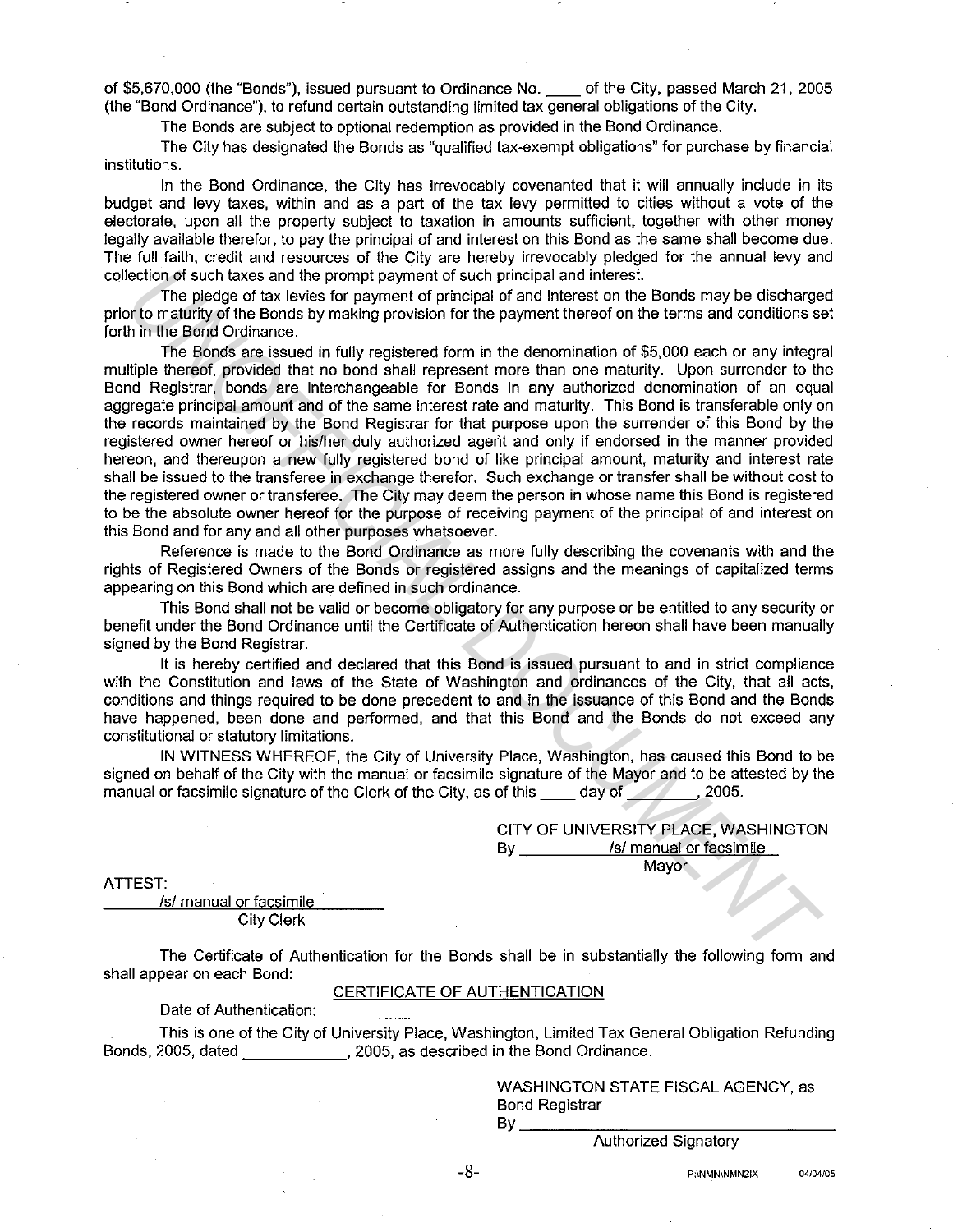SECTION 10. Execution of the Bonds. The Bonds shall be executed on behalf of the City with the manual or facsimile signature of the Mayor and attested by the manual or facsimile signature of the City Clerk. In case either or both of the officers who have signed or attested any of the Bonds cease to be such officer before such Bonds have been actually issued and delivered, such Bonds shall be valid nevertheless and may be issued by the City with the same effect as though the persons who had signed or attested such Bonds had not ceased to be such officers, and any Bond may be signed or attested on behalf of the City by officers who at the date of actual execution of such Bond are the proper officers, although at the nominal date of execution of such Bond such officer was not an officer of the City.

Only Bonds that bear a Certificate of Authentication in the form set forth in Section 9, manually executed by the Bond Registrar, shall be valid or obligatory for any purpose or entitled to the benefits of this ordinance. Such Certificate of Authentication shall be conclusive evidence that the Bonds so authenticated have been duly executed, authenticated and delivered and are entitled lo the benefits of this ordinance.

# SECTION 11. Refunding Plan and Procedures

(a) Refunding Plan. For the purpose of realizing a debt service savings and benefiting the taxpayers of the City, the Council proposes to issue refunding bonds for the purpose of providing for the payment of the principal of and interest on and the redemption price of the 1996A Refunded Bonds on December 1, 2006 and the 1997 Refunded Bonds on December 1, 2007 (the "Refunding Plan").

(b) Refunding Account. There is hereby authorized to be created in the City of University Place Limited Tax General Obligation Bond Redemption Fund, 2005, an account known as the "Refunding Account," which account is to be drawn upon for the sole purpose of paying the principal of and interest on the Refunded Bonds until their date of redemption and of paying costs related to the refunding of the Refunded Bonds.

The proceeds of sale of the Bonds shall be credited to the Refunding Account.

Money in the Refunding Account shall be used immediately upon receipt to defease the Refunded Bonds as authorized by Ordinance Nos. 110 and 163 and to pay costs of issuance. The City shall defease the Refunded Bonds and discharge such obligations by the use of money in the Refunding Account to purchase certain Government Obligations (which obligations so purchased, are herein called "Acquired Obligations"), bearing such interest and maturing as to principal and interest in such amounts and at such times which, together with any necessary beginning cash balance, will provide for the payment of: Unit of the Refunded Bonds and determined the two must are the two contents of the two contents of the contents of contents of contents of the contents of a contents of a contents of a contents of a contents of a contents

(i) interest on the 1996A Refunded Bonds due and payable through and including December 1, 2006; and

(ii) the redemption price of the 1996A Refunded Bonds (100% of the principal amount thereof) on December 1, 2006; and

(iii) interest on the 1997 Refunded Bonds due and payable through and including December 1, 2007; and

(iv) the redemption price of the 1997 Refunded Bonds (100% of the principal amount thereof) on December 1, 2007.

Such Acquired Obligations shall be purchased at a yield not greater than the yield permitted by the Code and regulations relating to acquired obligations in connection with refunding bond issues.

(c) Escrow Agent/Escrow Agreement. To carry out the advance refunding and defeasance of the Refunded Bonds, the Deputy City Manager or Director of Finance is hereby authorized to appoint as escrow agent a bank or trust company qualified by law to perform the duties described herein and to enter into an escrow agreement (the "Escrow Agent"). A beginning cash balance, if any, and Acquired Obligations shall be deposited irrevocably with the Escrow Agent in an amount sufficient to

**-9- P:\NMN\NMN21X 04104/05**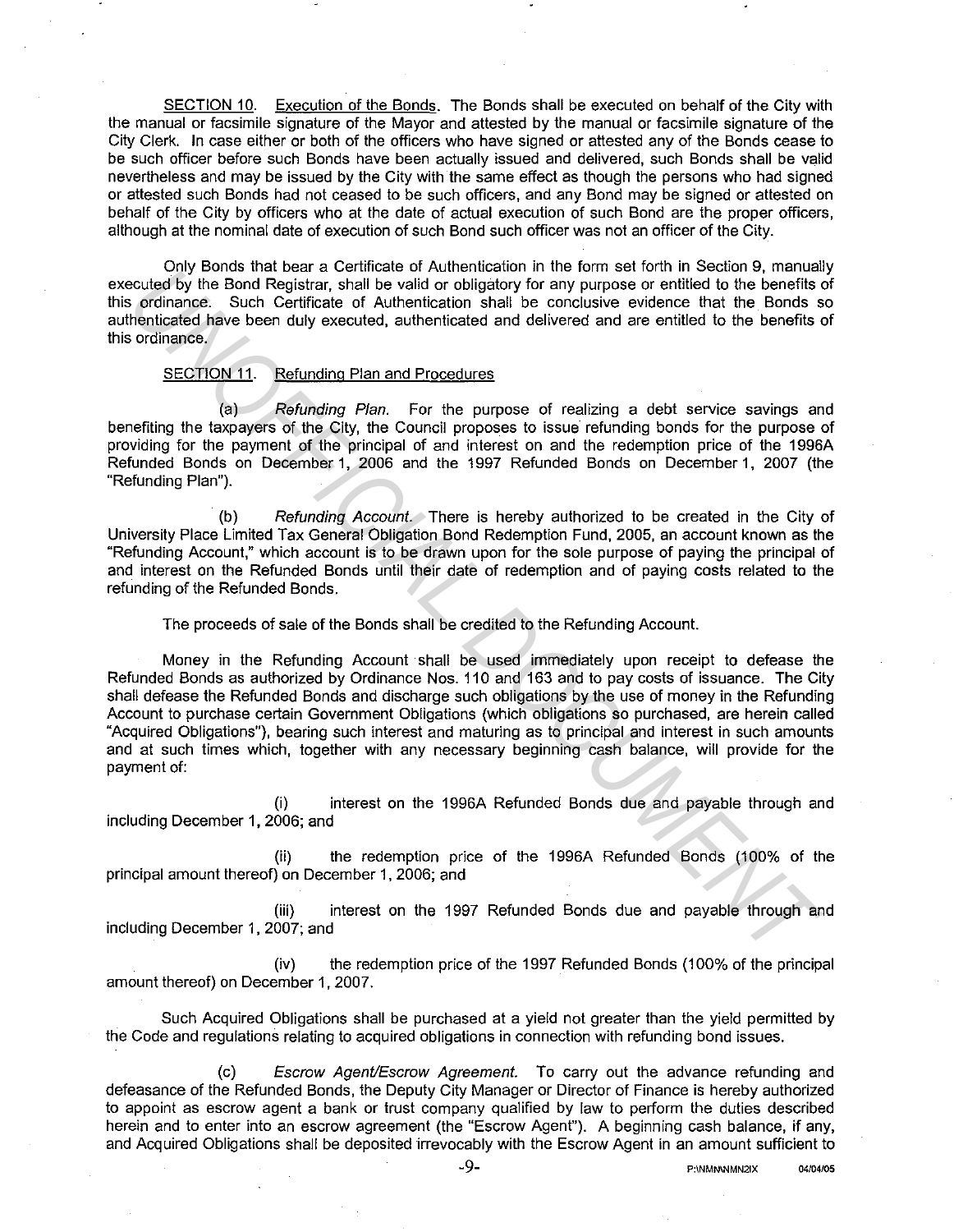defease the Refunded Bonds. The proceeds of the Bonds remaining in the Refunding Account after acquisition of the Acquired Obligations and provision for the necessary beginning cash balance shall be utilized to pay expenses of the acquisition and safekeeping of the Acquired Obligations and expenses of the issuance of the Bonds.

(d) Implementation of Refunding Plan. The City hereby irrevocably sets aside sufficient funds out of the purchase of Acquired Obligations from proceeds of the Refunded Bonds to make the payments described in subsection (b) of this Section.

The City hereby irrevocably calls the 1996A Refunded Bonds for redemption on December 1, 2006 in accordance with the provisions of Ordinance No. 110, authorizing the redemption and retirement of the 1996A Refunded Bonds prior to their fixed maturities. The City hereby irrevocably calls the 1997 Refunded Bonds for redemption on December 1, 2007 in accordance with the provisions of Ordinance No. 163, authorizing the redemption and retirement of the 1997 Refunded Bonds prior to their fixed maturities. Said defeasances and calls for redemption of the Refunded Bonds shall be irrevocable after the final establishment of the escrow account and delivery of the Acquired Obligations to the Escrow Agent.

The Escrow Agent is hereby authorized and directed to provide for the giving of notices of the redemption of the Refunded Bonds in accordance with the applicable provisions of Ordinance Nos. 110 and 163. The costs of publication of such notices shall be an expense of the City.

The Escrow Agent is hereby authorized and directed to pay to the fiscal agency or agencies of the State of Washington, sums sufficient to pay, when due, the payments specified in of subsection (b). All such sums shall be paid from the money and Acquired Obligations deposited with said Escrow Agent pursuant to this ordinance, and the income therefrom and proceeds thereof. All such sums so paid shall be credited to the Refunding Account. All money and Acquired Obligations deposited with the bank and any income therefrom shall be held, invested (but only at the direction of the Director of Finance) and applied in accordance with the provisions of this ordinance and with the laws of the State of Washington for the benefit of the City and owners of the Refunded Bonds. **IN INCONDENT CONSULTS IN CONSULTS (INCONDENT CONSULTS) THE PERIDENTIFY AND THE SECTION IS CONSULTS (ISS. authorizing the redemption and testimate New The provisions of Ordinance With the provisions of Ordinance Band Edis** 

The City will take such actions as are found necessary to ensure that all proper fees, compensation and expenses of the Escrow Agent for the Refunded Bonds shall be paid when due.

SECTION 12. Sale of the Bonds. The Council finds that the purchase agreement that has been distributed to the Council is reasonable and that it is in the best interest of the City that the Bonds shall be sold to Banc of America Securities LLC (the "Underwriter") upon the conditions set forth in the purchase agreement. The City accepts the purchase agreement and authorizes the Deputy City Manager or Director of Finance to execute the purchase agreement and deliver it to the Underwriter. The Bonds shall be issued and delivered to the Underwriter upon payment of the purchase price specified in the purchase agreement.

SECTION 13. Official Statement. The City approves the preliminary official statement presented to the Council and ratifies the Underwriter's distribution of the preliminary official statement in connection with the offering of the Bonds. The City authorizes the Underwriter to use the official statement, substantially in the form of the preliminary official statement, in connection with the sale of the Bonds. The Deputy City Manager and the Director of Finance are hereby authorized to review and approve on behalf of the City the final Official Statement relative to the Bonds with such additions and changes as may be deemed necessary or advisable to them.

#### SECTION 14. Undertaking to Provide Ongoing Disclosure.

(a) Contract/Undertaking. This section constitutes the City's written undertaking for the benefit of the owners of the Bonds as required by Section (b)(5) of the Rule.

(b) Financial Statements/Operating Data. The City agrees to provide or cause to be provided to each NRMSIR and to the SID, if any, in each case as designated by the SEC in accordance with the Rule, the following annual financial information and operating data for the prior fiscal year (commencing in 2006 for the fiscal year ended December 31, 2005):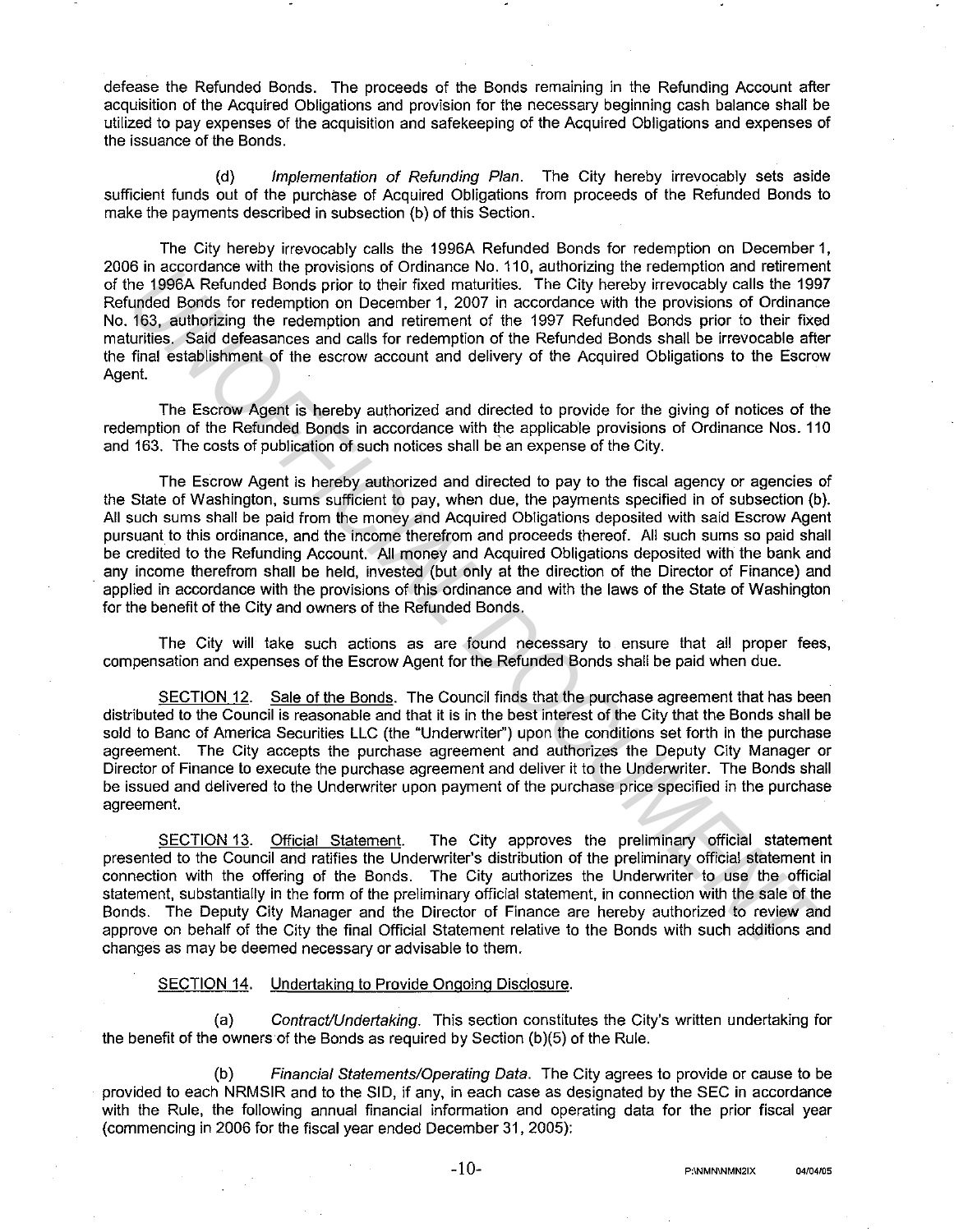(i) Annual financial statements, which statements may or may not be audited, showing ending fund balances for the City's general fund prepared in accordance with generally accepted accounting principles applicable to government entities (and modified as may be required by the Washington State Auditor pursuant to RCW 43.09.200 or any successor statute);

- (ii) The assessed valuation of taxable property in the City;
- (iii) Ad valorem taxes due and percentage of taxes collected;
- (iv) Property tax levy rate per \$1,000 of assessed valuation; and
- (v) Outstanding general obligation debt of the City.

Items (ii) through (v) shall be required only to the extent that such information is not included in the information provided pursuant to item (i) above.

Such annual financial information and operating data described above shall be provided on or before nine months after the end of the City's fiscal year. The City's fiscal year currently ends December 31. The City may adjust such fiscal year by providing written notice of the change of fiscal year to each then existing NRMSIR and the SID, if any. In lieu of providing such annual financial information and operating data, the City may cross-reference to other documents provided to the NRMSIRs and the SID, or filed with the SEC and, if such document is a final official statement within the meaning of the Rule, available from the MSRB. (v) Outstanding general obigation debt of the City.<br>
Identify through (v) shall be required only to the oxtent that such information is not included<br>
information provided pursuant to item (i) above.<br>
Such annual finderal i

If not provided as part of the annual financial information discussed above, the City shall provide the City's audited annual financial statement prepared in accordance with generally accepted accounting principles (and modified as may be required by the Washington State Auditor pursuant to RCW 43.09.200 (or any successor statute)), when and if available, to each then existing NRMSIR and the SID, if any.

(c) Material Events. The City agrees to provide or cause to be provided, in a timely manner, to the SID, if any, and to each NRMSIR or to the MSRB notice of the occurrence of any of the following events with respect to the Bonds, if material:

- (i) Principal and interest payment delinquencies;
- (ii) Nonpayment related defaults;
- (iii) Unscheduled draws on debt service reserves reflecting financial difficulties:
- (iv) Unscheduled draws on credit enhancements reflecting financial difficulties;
- (v) Substitution of credit or liquidity providers, or their failure to perform;
- (vi) Adverse tax opinions or events affecting the tax-exempt status of the Bonds;
- (vii) Modifications to the rights of Bond owners;
- (viii) Optional, contingent or unscheduled calls of any Bonds other than scheduled sinking fund redemptions for which notice is given pursuant to Exchange Act Release 34-23856;
- (ix) Defeasances;
- (x) Release, substitution or sale of property securing repayment of the Bonds; and
- (xi) Rating changes.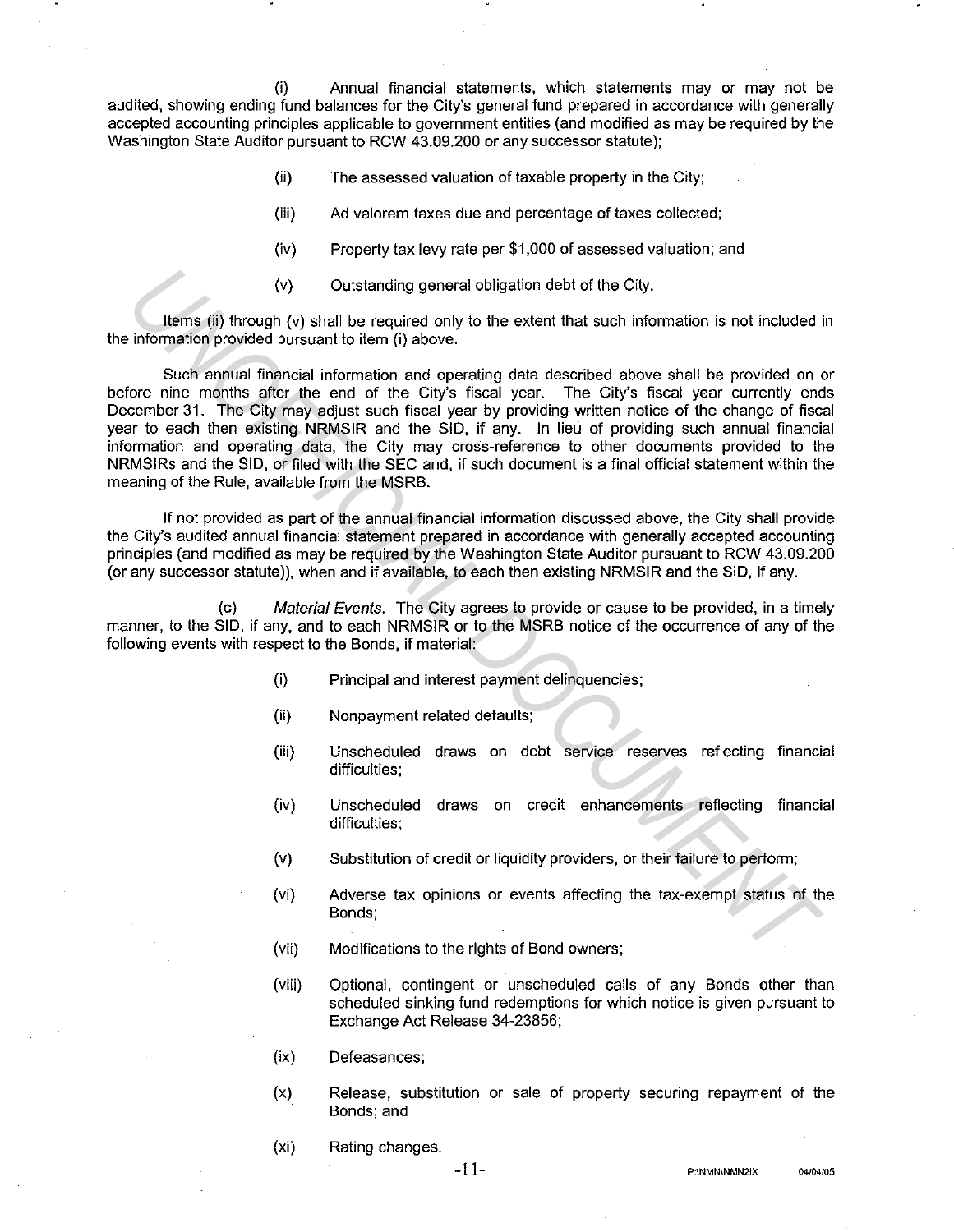(d) Notification Upon Failure to Provide Financial Data. The City agrees to provide or cause to be provided, in a timely manner, to each NRMSIR or to the MSRB and to the SID, if any, notice of its failure to provide the annual financial information and operating data described in subsection (b) above on or prior to the date set forth in subsection (b) above.

(e) Termination/Modification. The City's obligations to provide annual financial information and notices of material events shall terminate upon the legal defeasance, prior redemption or payment in full of all of the Bonds. This section, or any provision hereof, shall be null and void if the City (i) obtains an opinion of nationally recognized bond counsel to the effect that those portions of the Rule which require this section, or any such provision, are invalid, have been repealed retroactively or otherwise do not apply to the Bonds; and (ii) notifies each then existing NRMSIR and the SID, if any, of such opinion and the cancellation of this section.

Notwithstanding any other provision of this ordinance, the City may amend this Section 14, and any provision of this Section 14 may be waived, with an approving opinion of nationally recognized bond counsel.

In the event of any amendment or waiver of a provision of this Section 14, the City shall describe such amendment in the next annual report, and shall include, as applicable, a narrative explanation of the reason for the amendment or waiver and its impact on the type (or in the case of a change of accounting principles, on the presentation) of financial information or operating data being presented by the City. In addition, if the amendment relates to the accounting principles to be followed in preparing financial statements, (i) notice of such change shall be given in the same manner as for a material event under subsection (c) of this Section 14, and (ii) the annual report for the year in which the change is made should present a comparison (in narrative form and also, if feasible, in quantitative form) between the financial statements as prepared on the basis of the new accounting principles and those prepared on the basis of the former accounting principles. or include this section, or any soluting throusant, are investing. The properties that the best represents that the properties of this content in the properties of the cancellation of this section.<br>
Hyperbian and the cance

(f) Bond Owner's Remedies under this Section. Notwithstanding any other provisions of this ordinance, the right of any Bond owner or Beneficial Owner of the Bonds to enforce the provisions of this Section 14 shall be limited to a right to obtain specific enforcement of the City's obligations hereunder, and any failure by the City to comply with the provisions of this section shall not be an event of default with respect to the Bonds under this ordinance. For purposes of this Section 14, "Beneficial Owner'' means any person who has the power, directly or indirectly, to vote or consent with respect to, or to dispose of ownership of, any Bonds, including persons holding Bonds through nominees or depositories.

## SECTION 15. Bond Insurance.

(a) Acceptance of Insurance. In accordance with the offer of Banc of America Securities LLC to purchase the Bonds, the Council hereby approves the commitment of the Insurer to provide a bond insurance policy guaranteeing the payment when due of principal of and interest on the Bonds (the "Bond Insurance Policy"). The Council further authorizes and directs all proper officers, agents, attorneys and employees of the City to cooperate with the Insurer in preparing such additional agreements, certificates, and other documentation on behalf of the City as shall be necessary or advisable in providing for the Bond Insurance Policy.

(b) Payments Under the Bond Insurance Policy. In the event that, on the payment date of the Bonds, the City or the Bond Registrar determines that there will not be sufficient money available in the Bond Account to pay all principal of and interest on the Bonds due on such payment date, the City or the Bond Registrar shall immediately notify the Insurer or its designee on the same day by telephone or telegraph, confirmed in writing by registered or certified mail, of the amount of the deficiency. If the deficiency is made up in whole or in part, the Bond Registrar shall so notify the Insurer or its designee.

In addition, if the Bond Registrar has notice that any Bondholder has been required to disgorge payments of principal or interest on the Bonds to a trustee in bankruptcy or creditors or others pursuant to a final judgment by a court of competent jurisdiction that such payment constitutes an avoidable preference to such Bondholder within the meaning of any applicable bankruptcy laws, then the Bond

**-12- P:\NMN\NMN21X 04/04/05**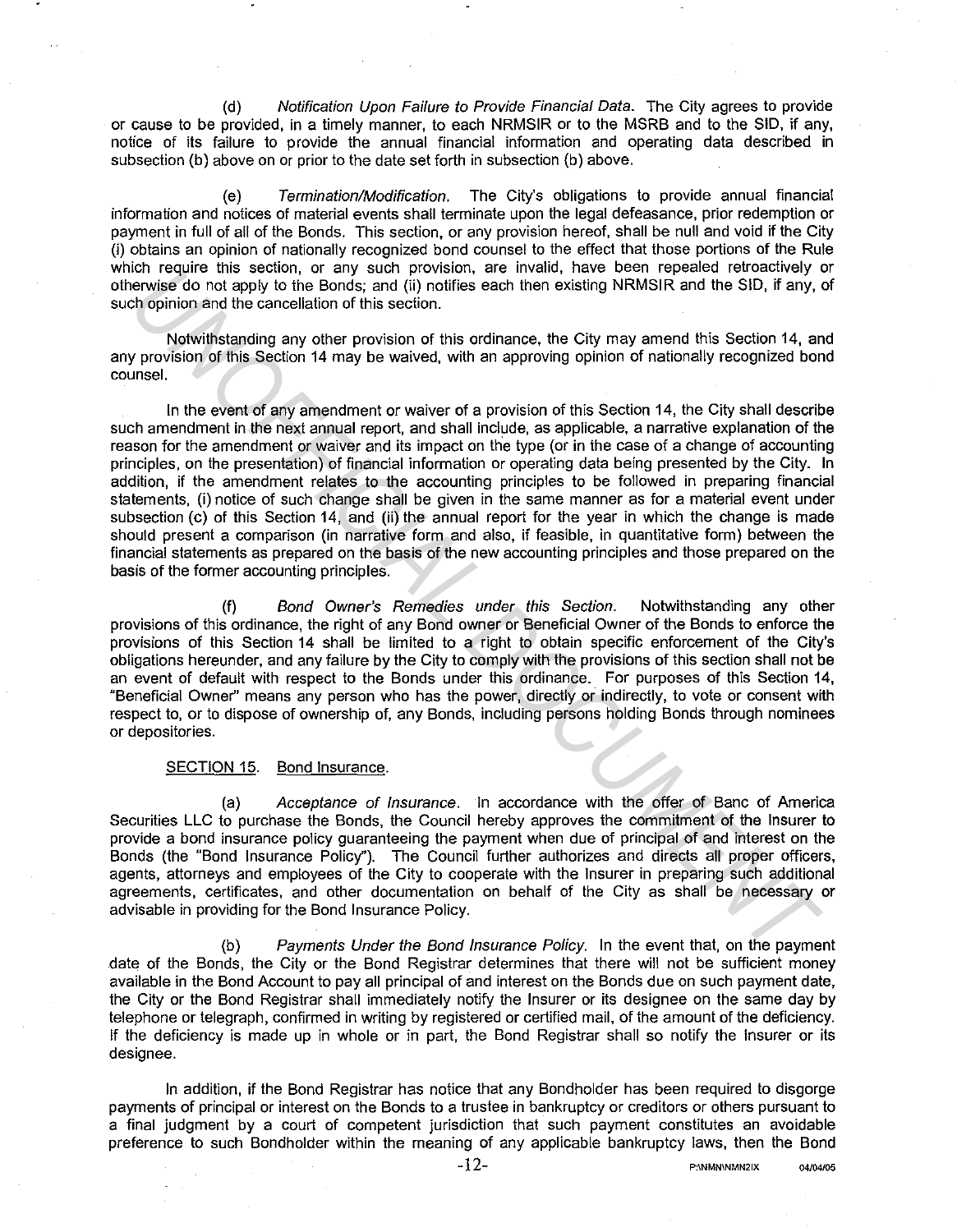Registrar shall notify the Insurer or its designee of such fact by telephone or telegraphic notice, confirmed in writing by registered or certified mail.

The Bond Registrar is hereby irrevocably designated, appointed, directed and authorized to act as attorney-in-fact for Bondholders as follows:

(1) If and to the extent there is a deficiency in amounts required to pay interest on the Bonds, the Bond Registrar shall (a) execute and deliver to U.S. Bank Trust National Association, or its successors under the Bond Insurance Policy (the "Insurance Paying Agent"), in form satisfactory to the Insurance Paying Agent, an instrument appointing the Insurer as agent for such Bondholders in any legal proceeding related to the payment of such interest and an assignment to the Insurer of the claims for interest to which such deficiency relates and which are paid by the Insurer, (b) receive as designee of the respective Bondholders (and not as Bond Registrar) in accordance with the tenor of the Bond Insurance Policy payment from the Insurance Paying Agent with respect to the claims for interest so assigned, and (c) disburse the same to such respective Bondholders; and

(2) If and to the extent of a deficiency in amounts required to pay principal of any Bonds, the Bond Registrar shall (a) execute and deliver to the Insurance Paying Agent in form satisfactory to the Insurance Paying Agent an instrument appointing the Insurer as agent for such Bondholder in any legal proceeding relating to the payment of such principal and an assignment to the Insurer of any of the Bonds surrendered to the Insurance Paying Agent of so much of the principal amount thereof as has not previously been paid or for which moneys are not held by the Bond Registrar and available for such payment (but such assignment shall be delivered only if payment from the Insurance Paying Agent is received), (b) receive as designee of the respective Bondholders (and not as Bond Registrar) in accordance with the tenor of the Bond Insurance Policy payment therefor from the Insurance Paying Agent, and (c) disburse the same to such Bondholders. manurous an lay regain present of the perfeit of unit present and and the perfect and a section and the content of the elective and the state of the state and the state of the SDM has the resent of the SDM has the state of

Payments with respect to claims for interest on and principal of Bonds disbursed by the Bond Registrar from proceeds of the Bond Insurance Policy shall not be considered to discharge the obligation of the City with respect to such Bonds, and the Insurer shall become the owner of such unpaid interest and claims for the interest in accordance with the tenor of the assignment made to it under the provisions of this subsection or otherwise.

Irrespective of whether any such assignment is executed and delivered, the City and the Bond Registrar hereby agree for the benefit of the Insurer that:

(1) They recognize that to the extent the Insurer makes payments directly or indirectly (as by paying through the Bond Registrar), on account of principal of or interest on the Bonds, the Insurer will be subrogated to the rights of such Bondholders to receive the amount of such principal and interest for the City, with interest thereon as provided and solely from the sources stated in this ordinance and the Bonds; and

(2) They will accordingly pay to the Insurer the amount of such principal and interest (including principal and interest recovered under subparagraph (ii) of the first paragraph of the Bond Insurance Policy, which principal and interest shall be deemed past due and not to have been paid), with interest thereon as provided in this ordinance and the Bonds, but only from the sources and in the manner provided herein for the payment of principal of and interest on the Bond to Bondholders, and will otherwise treat the Insurer as the owner of such rights to the amount of such principal and interest.

#### (c) Rights of Insurer.

(1) In connection with the issuance of additional general obligation bonds, the City shall deliver to the Insurer a copy of the disclosure document, if any, circulated with respect to such additional bonds.

(2) Copies of any amendments made to the documents executed in connection with the issuance of the Bonds which are consented to by the Insurer shall be sent to Standard & Poor's Ratings Services, a Division of The McGraw-Hill Companies, Inc.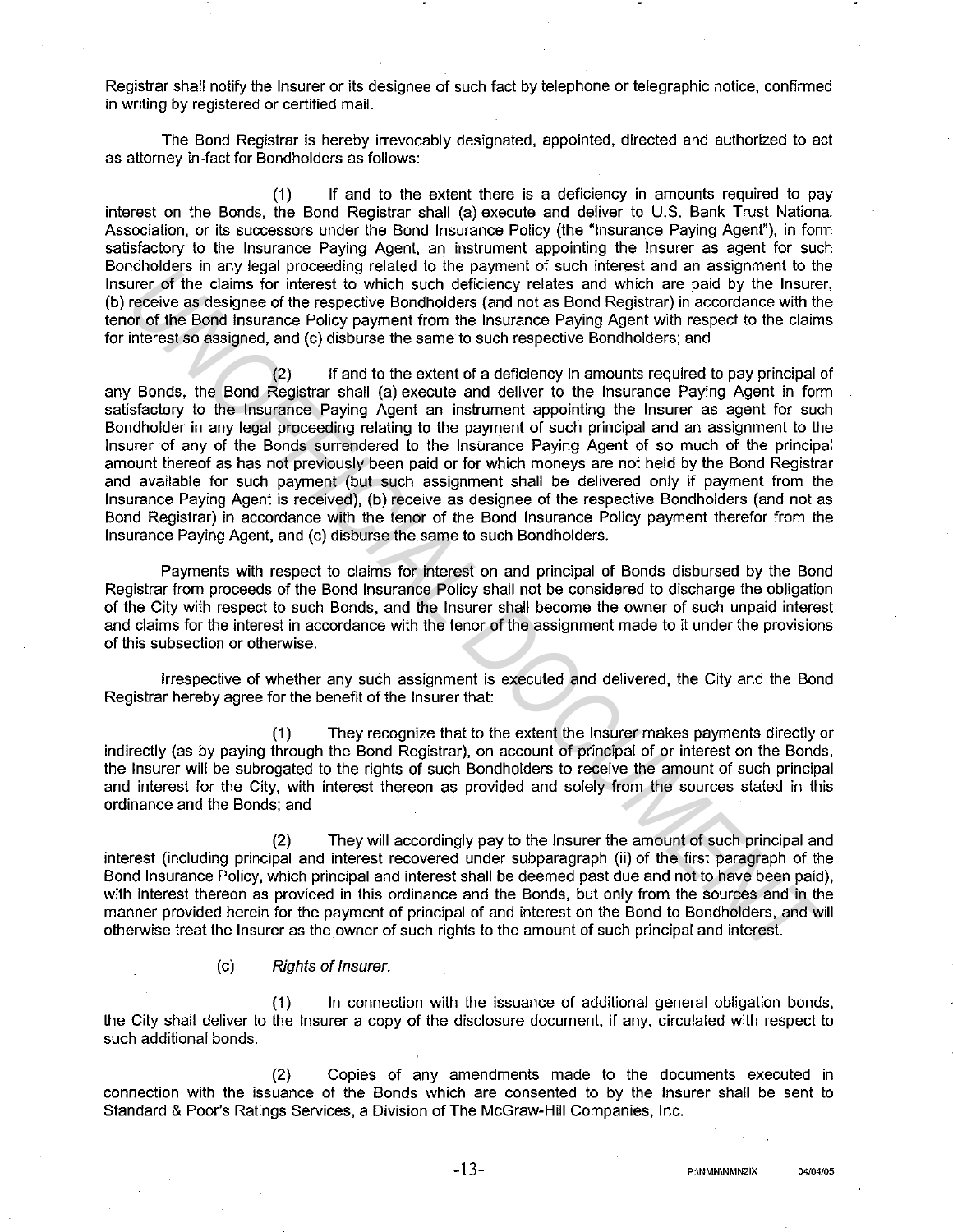(3) The Insurer shall receive notice of the resignation or renewal of the Bond Registrar and the appointment of a successor, other than the designated state fiscal agent.

(4) The Insurer shall receive copies of all notices required to be delivered to Bondholders and, on an annual basis (or as soon as available from the office of the State Auditor) copies of the City's audited financial statements, and annual budget.

(5) Any notice that is required to be given to a holder of Bonds or to the Bond Registrar pursuant to this ordinance shall also be provided to the Insurer. All notices required to be given to the Insurer under this ordinance shall be in writing and shall be sent by registered or certified mail addressed to MBIA Insurance Corporation, 113 King Street, Armonk, New York 10504 Attention: Surveillance.

(6) The City agrees to reimburse the Insurer immediately and unconditionally upon demand, to the extent permitted by law, for all reasonable expenses, including reasonable attorneys' fees and expenses, incurred by the Insurer in connection with {i) enforcement by the Insurer of the City's obligations, or the preservation or defense of any rights of the Insurer, under this ordinance and any other document executed in connection with the issuance of the Bonds, and (ii) any consent, amendment, waiver or other action with respect to this ordinance or any related document, whether or not granted or approved, together with interest on all such expenses from and including the date incurred to the date of payment at Citibank's Prime Rate plus 3% or the maximum interest rate permitted by law, whichever is less. In addition, the Insurer reserves the right to charge a reasonable fee in connection with its review of any such consent, amendment or waiver, whether or not granted or approved.

(7) The City agrees not to use the Insurer's name in any published document including, without limitation, a press release or presentation, announcement or forum without the Insurer's prior consent; provided that the City may use the Insurer's name in any general or particular factual statement to the effect that the Insurer insures certain outstanding City bonds. In the event that the City is advised by counsel that it has a legal obligation to disclose the Insurer's name in any press release, public announcement or other published document, the City shall provide the Insurer with at least three business days' prior written notice of its intent to use the Insurer's name together with a copy of the proposed use of the Insurer's name and of any description of a transaction with the Insurer and shall obtain the Insurer's prior consent as to the form and substance of the proposed use of the Insurer's name and any such description. The foregoing shall not apply to any request for public records duly received by the City pursuant to RCW Ch. 42.17, and the City shall not be obligated to notify the Insurer of its intent to comply with any public disclosure request. in states are the proposition of the City space. At the like is the have the matter of the controlled by the controlled by the controlled by the controlled by the controlled by the controlled by the controlled by the state

(8) The City shall not enter into any agreement nor shall it consent to or participate in any arrangement pursuant to which Bonds are tendered or purchased for any purpose other than the redemption and cancellation or legal defeasance of such Bonds without the prior consent of the Insurer.

The provisions of this section shall be in effect only so long as the Bond Insurance Policy is in full force and effect.

SECTION 16. General Authorization; Ratification of Prior Acts. The Deputy City Manager, Director of Finance and other appropriate officers of the City are authorized to take any actions and to execute documents as in their judgment may be necessary or desirable in order to carry out the terms of, and complete the transactions contemplated by, this ordinance. All acts taken pursuant to the authority of this ordinance but prior to its effective date are hereby ratified.

SECTION 17. Severability. If any provision in this ordinance is declared by any court of competent jurisdiction to be contrary to law, then such provision shall be null and void and shall be deemed separable from the remaining provisions of this ordinance and shall in no way affect the validity of the other provisions of this ordinance or of the Bonds.

SECTION 18. Effective Date. This ordinance shall be effective five days after its passage, approval and publication as provided by law.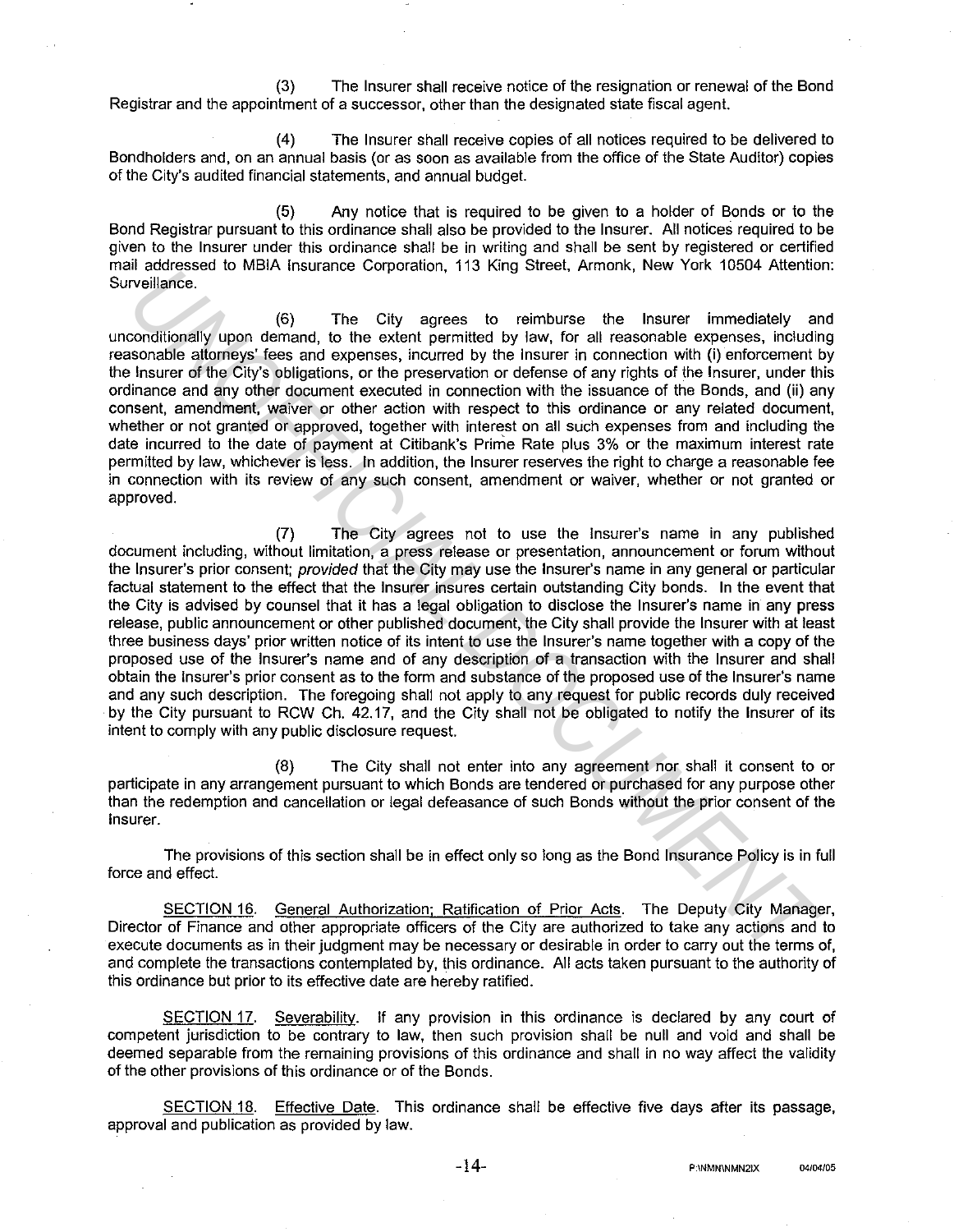PASSED by the Council of the City of University Place, Washington, at a regular meeting thereof, held this [21<sup>st</sup>] day of [March], 2005.

CITY OF UNIVERSITY PLACE, WASHINGTON

Ken Grassi, Mayor

ATTEST:

Preston Gates & Ellis LLP

|                                                                  | ישניי, יישייש וייש |
|------------------------------------------------------------------|--------------------|
| ATTEST:                                                          |                    |
| Sarah Ortiz, CMC, City Clerk                                     |                    |
| APPROVED AS TO FORM:<br>$u\,\omega$<br>Preston Gates & Ellis LLP |                    |
| FILED WITH THE CITY CLERK:                                       | March 21, 2005     |
| PASSED BY THE CITY COUNCIL:                                      | March 21, 2005     |
| PUBLISHED:                                                       | March 23, 2005     |
| <b>EFFECTIVE DATE:</b>                                           | March 28, 2005     |
| <b>ORDINANCE NO.:</b>                                            | 439                |
|                                                                  |                    |
|                                                                  |                    |
|                                                                  |                    |